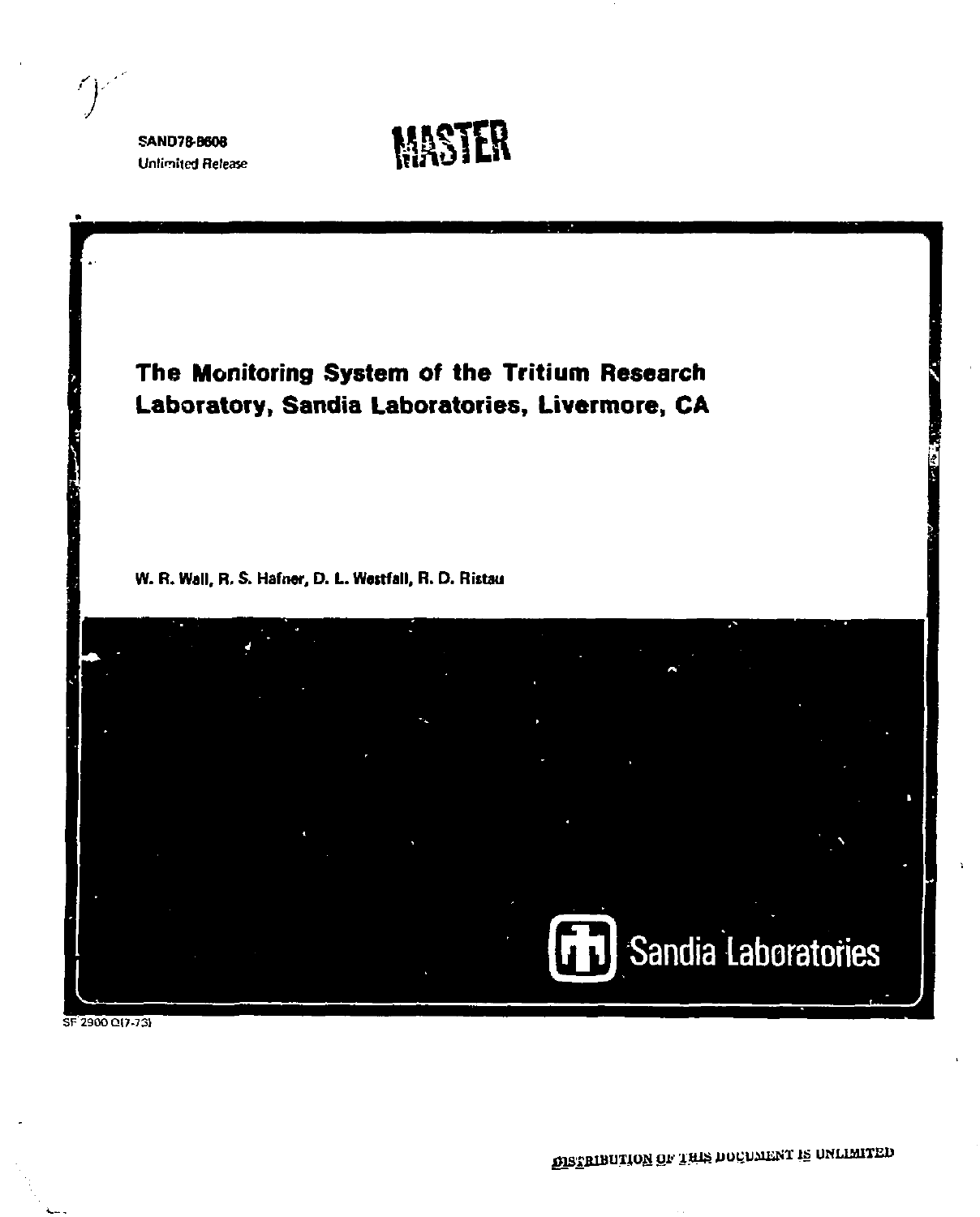### **SAND73-8608 Unlimited Release Printed November ^978**

### **THE MONITORING SYSTEM OF THE TRITIUM RESEARCH LABORATORY, 5ANDIA LABORATORIES, LIVERMORE, CALIFORNIA**

**H. R. Mall Tritium Technology Division 8443** 

**R. S. Hafner Safety Engineering and Environmental Health Division 8252** 

> **D. L. westfall R. D. Ristau Tricium Technology Division 8443 Sandia Laboratories, Livermore**

#### **ABSTRACT**

**Automated tritium monitoring is now in use at the Tritium Research Laboratory (TRL), Betatec 100 tritium monitors, along with several Sandiadesigned accessories, have been combined with a PDP 11/40 computer to automatically read and record tritium concentrations of room air, containment, and**  cleanup systems. Each individual monitoring system, in addition to a loca!<br>display in the area of interest, has a visible/audible display in the control<br>room. Each system is then channeled into the PDP 11/40 computer, pr **immediate assessment of the status of the entire laboratory from a central location.** Measurement capability ranges from  $\mu$ Ci/m<sup>3</sup> levels for room air monitoring to kCi/m<sup>3</sup> levels for glove box and cleanup systems monitoring.

In this report the overall monitoring system and its capabilities are **discussed, with detailed descriptions given of monitors and their components.** 

 $-$  50 Tips  $-$ 

**3/4** 

 $\mu = 1/2$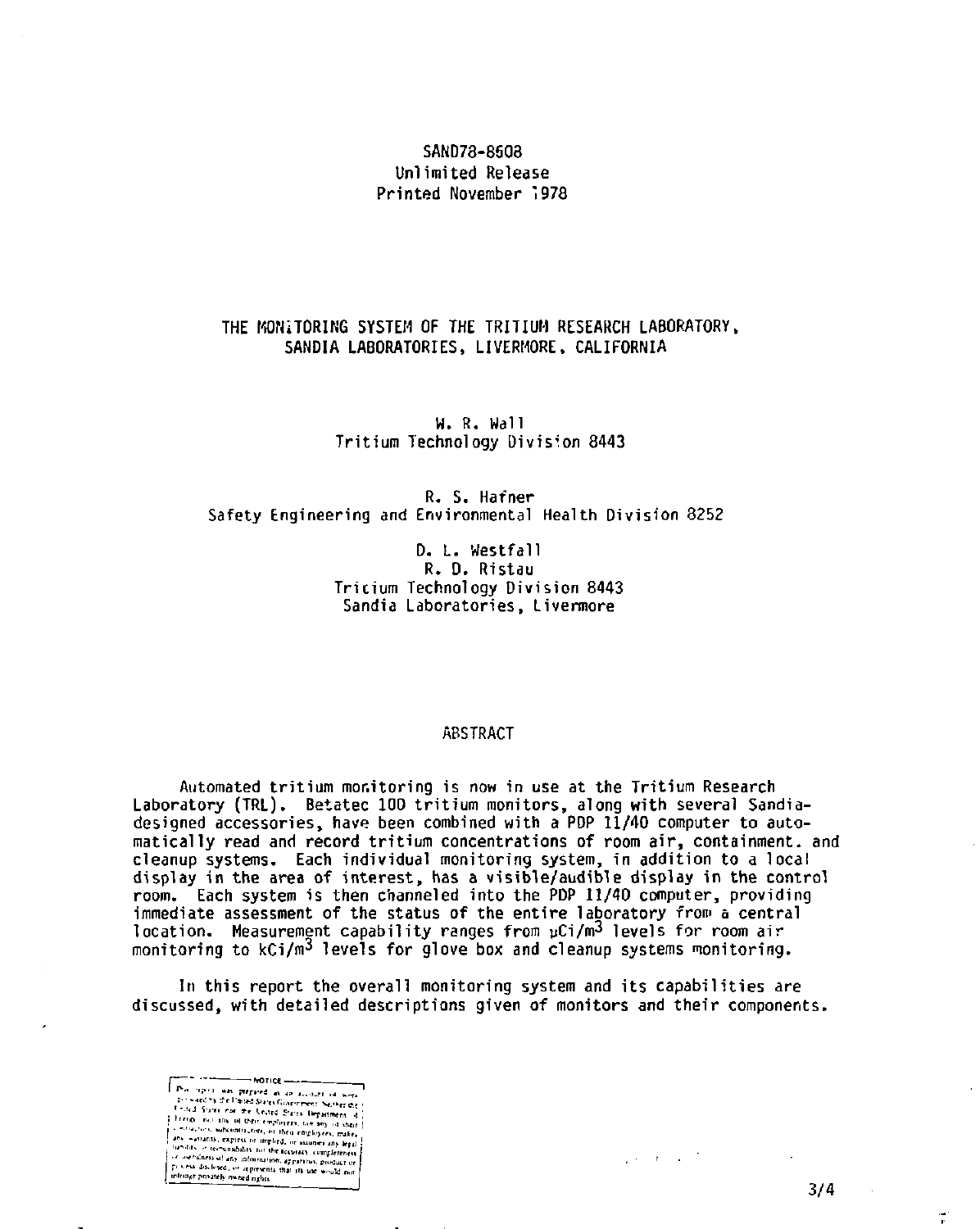## **CONTENTS**

 $\alpha_{\rm B}$ 

 $\sim$  $\ddot{\phantom{0}}$ 

 $\pmb{\cdot}$ 

 $\cdot$ 

 $\ddot{\phantom{0}}$ 

 $\bullet$ 

 $\ddot{\phantom{0}}$ 

 $\bullet$ 

a kontraren 12a era

|     |                               | Page |
|-----|-------------------------------|------|
| 1.  | Introduction                  |      |
| и.  | Monitoring                    | 9    |
| ш.  | Component Description         | 13   |
| IV. | Monitoring System Description | 31   |
| Υ.  | TRL Computer System           | 36   |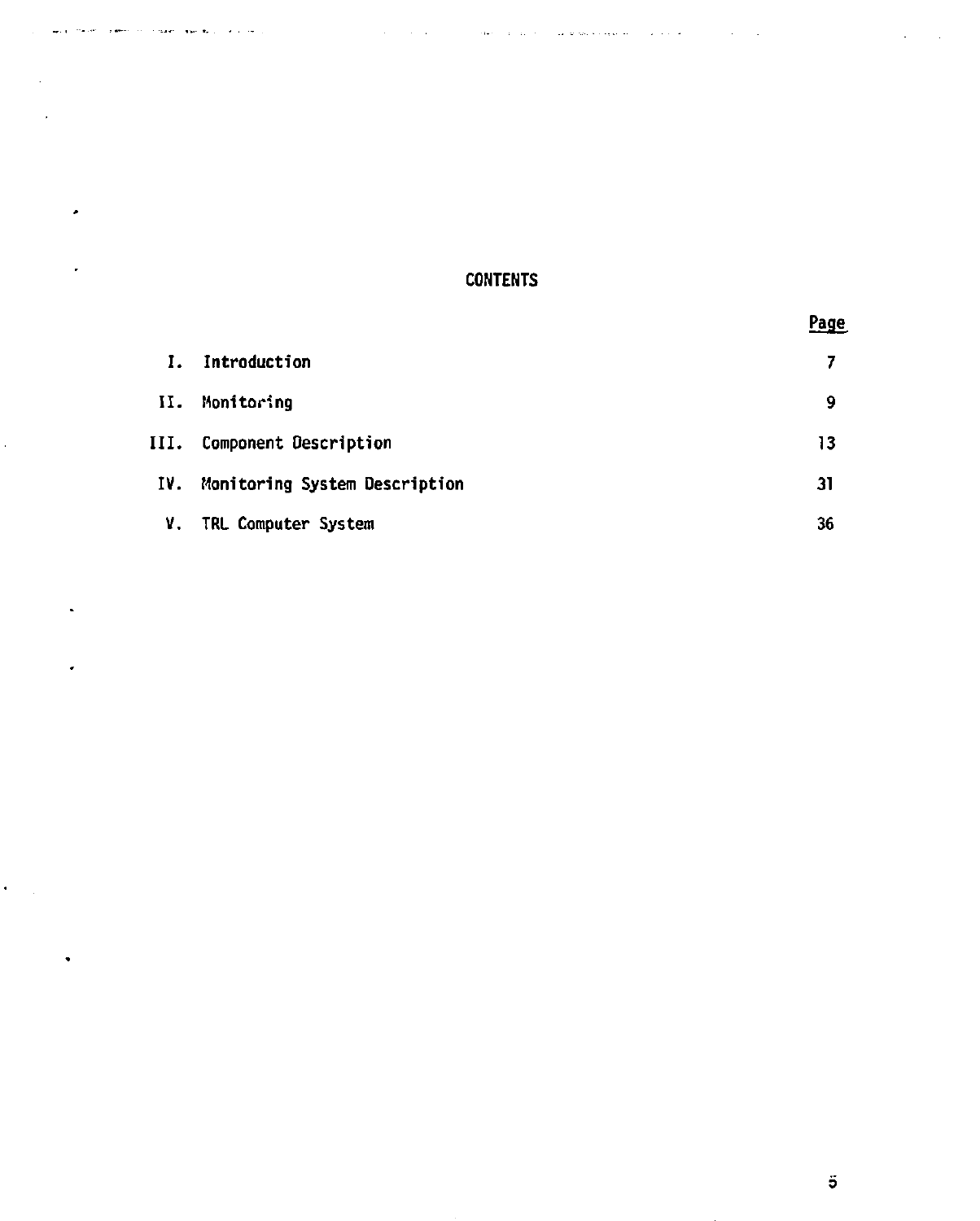# **ILLUSTRATIONS**

| Fi <u>gure</u> |                                                                         | Page |
|----------------|-------------------------------------------------------------------------|------|
| 1.             | Schematic of the Overall Tritium Monitoring System                      | 8    |
| 2.             | Schematic of a Basic Tritium Monitor                                    | 13   |
| 3.             | Dual Two-Litre and Dual 20-cm <sup>3</sup> Ion Chambers                 | 15   |
| 4.             | A Meter Hodule                                                          | 16   |
| 5.             | A Remote Display Module                                                 | ı٠   |
| 6.             | A Console Display Module                                                | 19   |
| 7.             | The Totalizer System                                                    | 21   |
| 8.             | Glove Box Flush-Valve Control and Hall-Manifold<br>System Flush Control | 23   |
| 9.             | Schematic of the Central Pumping Station                                | 24   |
| 10.            | The Stack Effluent Sample Array                                         | 28   |
| 11.            | A Pump Module With Dual 20-cm <sup>3</sup> Ion Chambers                 | 29   |
| 12.            | Schematic of the Room Air Monitoring System                             | 32   |
| 13.            | Schematic of the Glove Box Monitoring System                            | 33   |
| 14.            | Schematic of the Stack Effluent Monitoring System                       | 35   |
| 15.            | The Guard Alarm Interface                                               | 27   |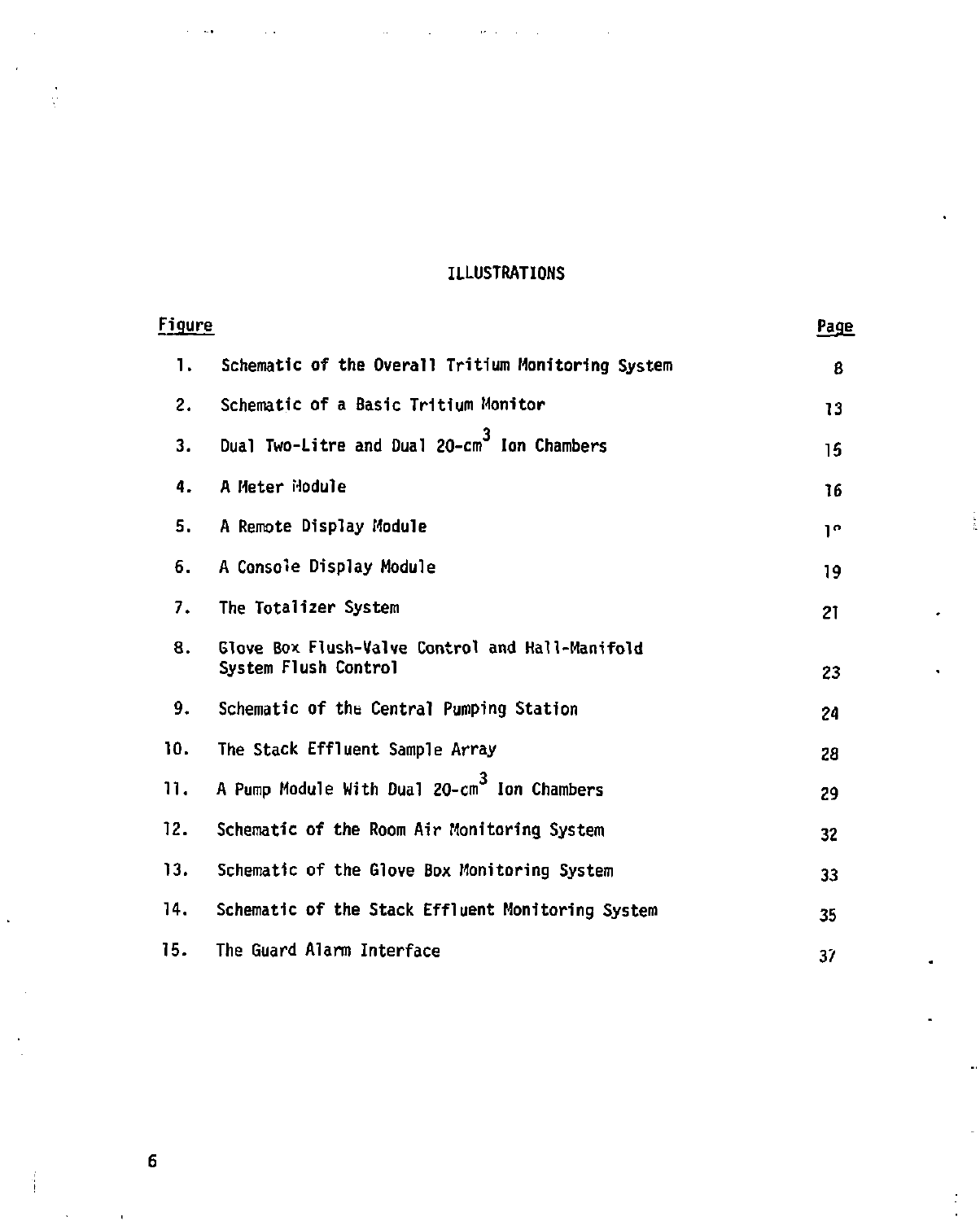# **THE MONITORING SYSTEM OF THE TRITIUM RESEARCH LABORATORY SANOIA LABORATORIES, LIVERMORE, CALIFORNIA**

### **I. Introduction**

**The Tritium Research Laboratory (TRL) is used for experimental work with isotopes of hydrogen and their compounds. It was designed to conform to the Department of Energy philosophy, which is to limit the release of any radioactive material to a level "as low as reasonably achievable." In order to meet this goal the philosophy of operation at the TRL is "containment and cleanup."** 

**In order to contain any accidental release, all experimental work with tritium takes place in sealed glove boxes. These glove boxes are connected to two cleanup systems: the Gas Purification System (GPS) and the Vacuum Effluent Recovery System (VERS).** 

**The monitoring system of the TRL was designed to ensure the safe and effective use of these systems, and to provide personnel and environmental protection. The system includes a monitoring capability from kCi/n>3 levels for glove box and cleanup system monitoring, to uCi/m^ levels for room air and stack effluent monitoring. Each tritium monitor is interfaced to the TRL control computer, which continuously scans each of the tritium monitors, assesses any hazards based upon the monitor readings, and takes the appropriate action according to the hazard involved.**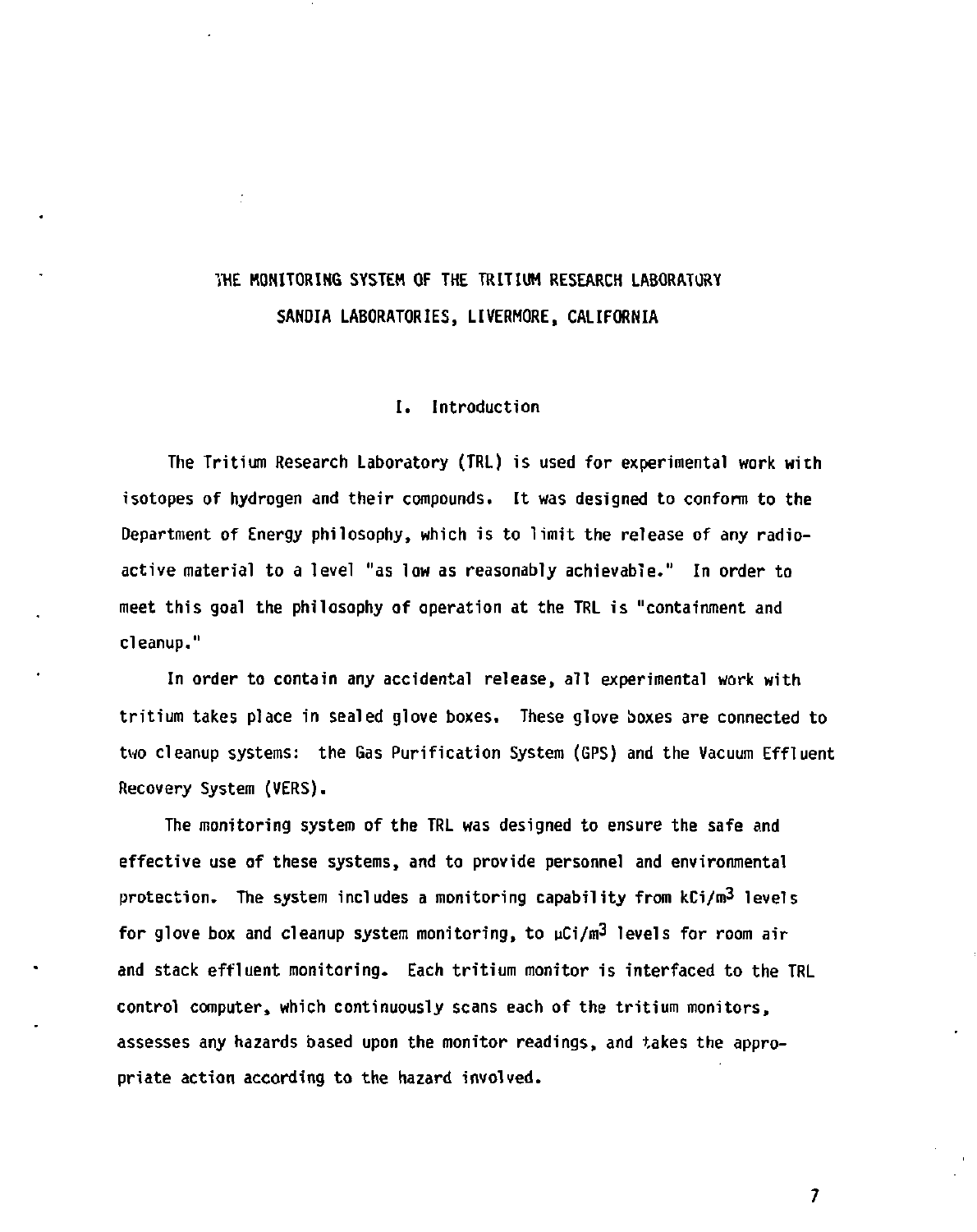**The monitoring system operates automatically. Action taken by the computer is determined by the location of the monitor and by the monitoring subsystem involved (Figure 1). The monitoring subsystems are: (1) Room Air Monitoring, (Z) Glove Box Monitoring, (3) GPS Monitoring, (4) VERS Monitoring, and (5) Stack Effluent Monitoring.** 

**This report is divided into five major sections. In Section II a general description of the various monitoring systems is given. Section III is a component description—electrical and mechanical—of the monitors. Section IV gives the component makeup of the basic systems and their subsystems. The TRL control computer and guard alarm interface are discussed in Section V.** 



Î

 $\mathbf{r}$ 

**Figure 1. Schematic of the Overall Tritium Monitoring System** 

**8** 

 $\mathbf{A}$ 

J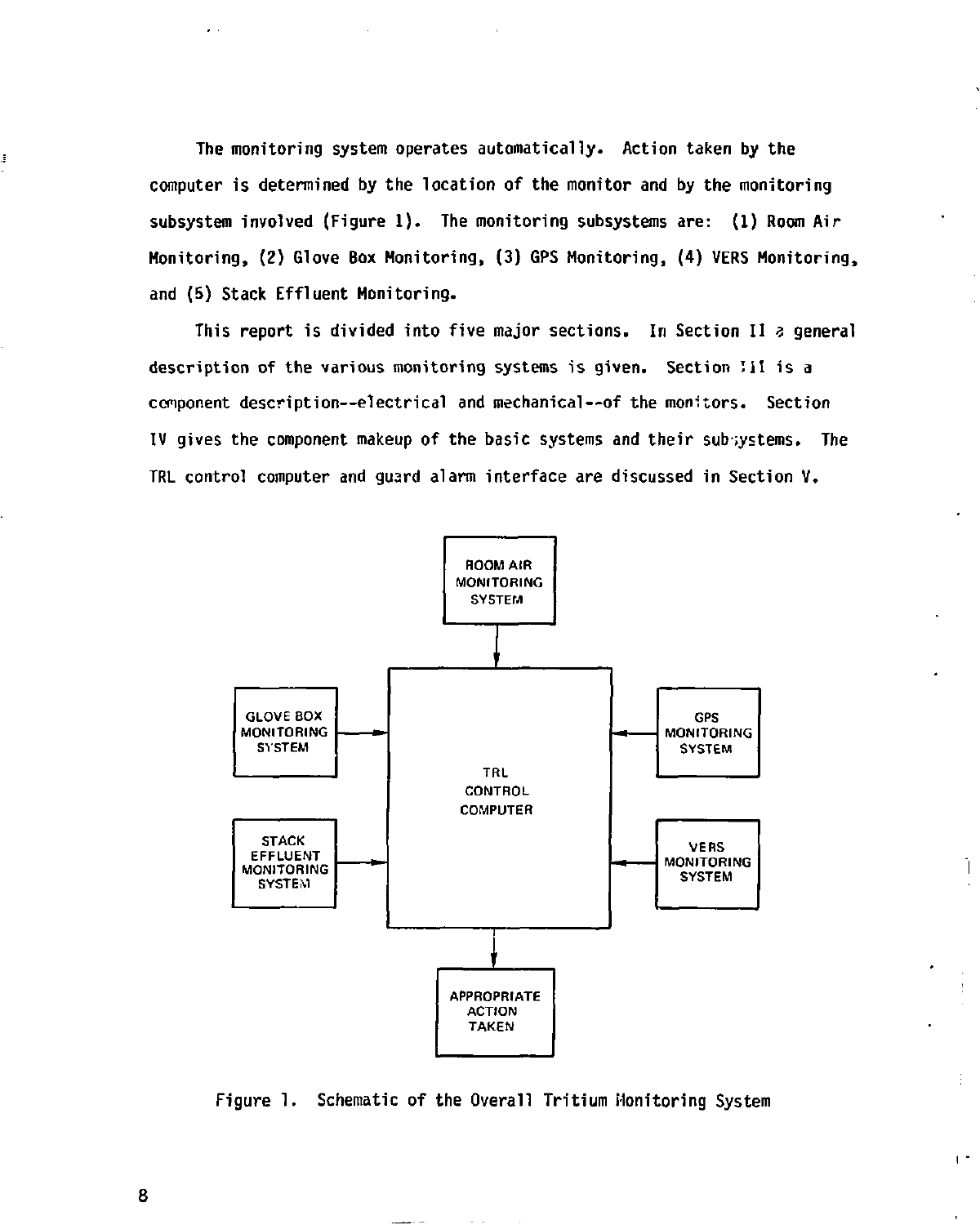### **I I . Monitoririg-System General Description**

### **A. Room Air Monitoring**

**In order to protect personnel working in the TRL the tritium monitors used must be capable of measuring the maximum permissible concentration (MPC) of tritium in its two predominant forms, tritium gas (T2) and tritiated water vapor (HTO). For a 40-hour week, the MPC for T, is 2 mCi/m<sup>3</sup> . The MPC for HTQ, for a 40-hour week, is 5 uCi/m^. Thus the room air tritium monitors in the TRL are designed to read from 1 uCi/rn3 to 20 Ci/m<sup>3</sup> , and monitor the room air continuously.** 

**Each room has been provided with a selectable, multi-inlet system, which helps reduce the need for portable monitors. In order to reduce the response time of the monitor {1) the diameter of the inlet lines has been kept small (nominally 1/4"), (2) these lines have been kept as short as possible, and (3) the entire detection system has been mounted in the room of interest.** 

**Each room has two readout devices (visible/audible displays), one mounted in the room and one at the entrance to the room, providing the users with the current status of their laboratory. Each room air monitor, as well as all other tritium monitors, also has a visible/audible display located in the control room, which provides the TRL operations staff with the capability of immediate assessment of the status of the entire laboratory.** 

### **B. Glove Box Monitoring**

**The sealed glove boxes in which the experimental work with tritium takes place are 4 feet wide, 8 feet high, and 8 feet long. Each has been equipped with viewing windows, glove ports, access doors, pass-through port, heat exchanger, vacuum pumps, pressure controls, fire alarm, and a tritium monitor.**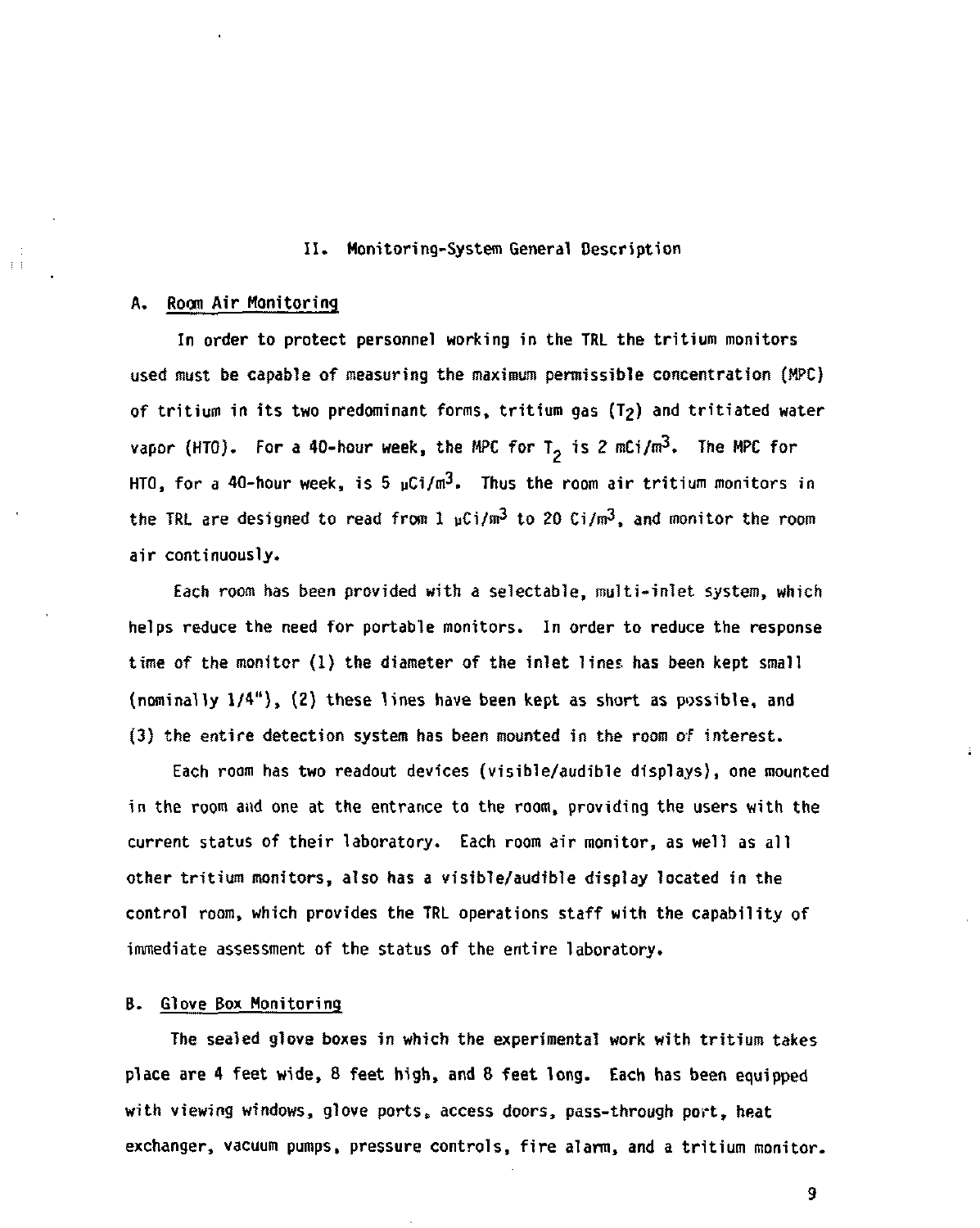**The atmosphere of each glove box is continuously monitored, and in the event the tritium concentration exceeds a pre-determined limit, valves connecting the glove box to the GPS will be opened and the glove box atmosphere will be processed by the GPS.** 

**The range of the tritium monitor selected for use for glove box monitoring is based upon (1) the potential for gram amounts of tritium being involved in a given experiment and (2) the allowable leak rates of experimental equipment within the box. Glove box tritium monitors are capable of reading from 1 mCi/m<sup>3</sup> to 20 kCi/m<sup>3</sup>.** 

### **C. Gas Purification System Monitoring**

**The GPS is capable** *o?* **reducing the tritium concentration in a glove box to less than one part per billion (less than 2.5 mCi/m<sup>3</sup> ). As the atmosphere of the glove box is circulated through the GPS, the tritium is oxidized on a catalyst bed. This tritiated water is then collected on a series of molecular sieve dryers.** 

**Range selection of the monitors used on the GPS is based on tritium concentrations which may be present at different points throughout the system. The influent comes from a glove box; therefore, the GPS inlet monitor is identical to a glove box monitor, with a range from 1 mC1/m<sup>3</sup> to 20 kCi/rn<sup>3</sup>. This monitor serves a dual purpose: first, it provides an input to a totalizer which records the total amount of tritium processed by the GPS; second, it serves as a cross check of the appropriate glove box monitor.** 

**There are four other monitors associated with the GPS. These are: the monitor between dryers 2 and 3 and the GPS exhaust monitor, both with a range from 1 uCi/m<sup>3</sup> to 20 Ci/m<sup>3</sup> ; the monitor between dryers 1 and 2, with a range from 10 uCi/m<sup>3</sup> to 200 Ci/m<sup>3</sup> ; and the dryer regeneration system monitor, with a range from 1 mCi/m<sup>3</sup> to 20 kCi/m<sup>3</sup>.**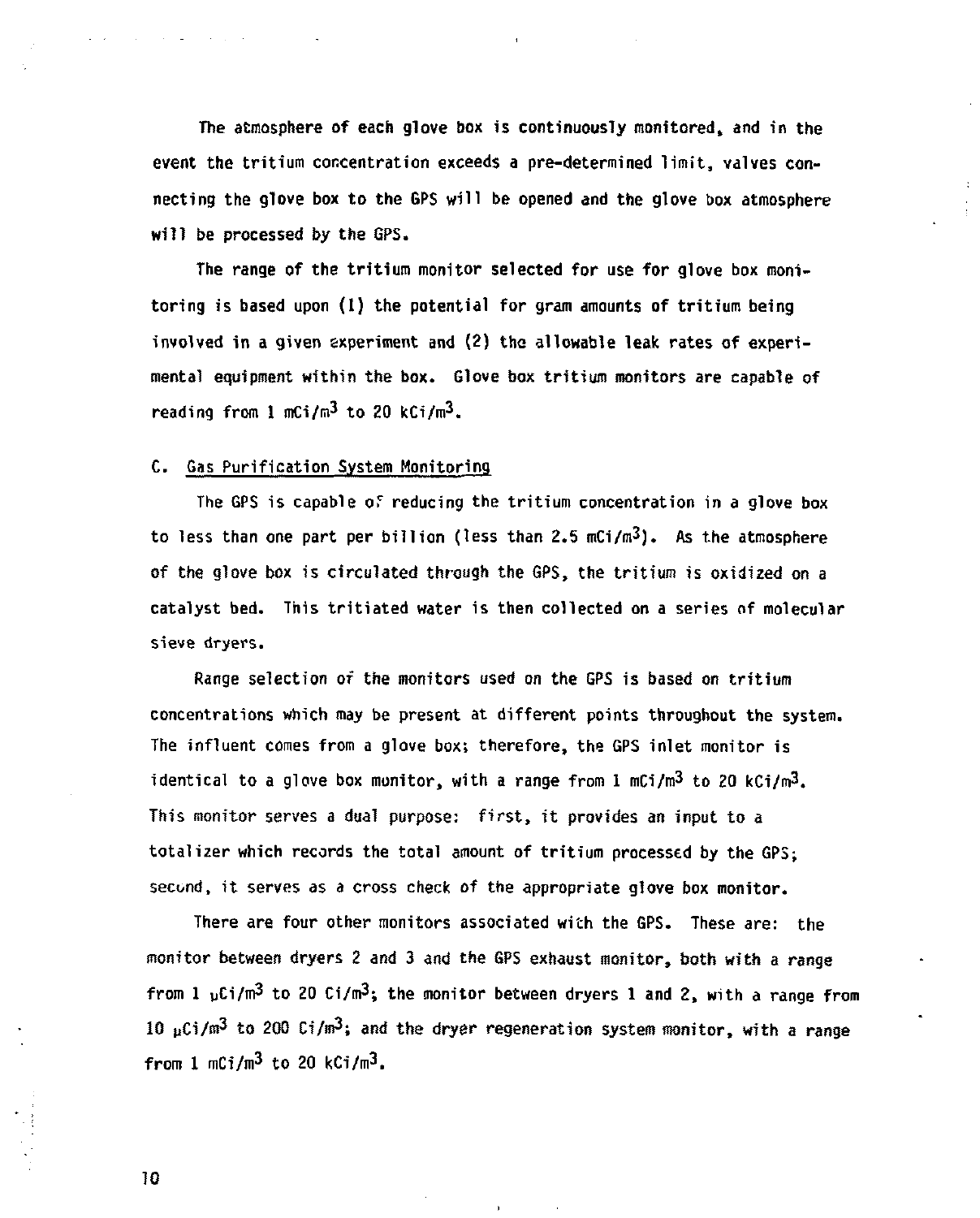### **D. Vacuum Effluent Recovery System Monitoring**

**The VERS collects the effluent from all vacuum systems in the TRL. These gases are collected in a tank and the tritium concentration is monitored. Activity below the cleanup capability is exhausted to the stack. Activity above this concentration is processed through the VERS, which removes tritium by the same process, and to the same level, as the GPS.** 

**There are four tritium monitors associated with the VERS. Monitors at the lO-ft^ monitoring tank, the non-contaminated hold tank, and the VERS**  exhaust each have a range from  $1 \text{ uCi/m}^3$  to 20 Ci/m<sup>3</sup>. The contaminated hold tank monitor has a range from  $10 \text{ uCi/m}^3$  to 200 Ci/m<sup>3</sup>.

## **E. Stack Effluent Monitoring**

**The tritium concentration in the stack effluent is monitored using two monitors with overlapping ranges. Each of these monitors provides an input to a totalizer which records the total amount of tritium exhausted up the stack.**  The range of the low-level stack effluent monitor is from 1 pCi/m<sup>3</sup> to 20  $C_1/m^3$ . The range of the high-level stack effluent monitor is from 100  $nC_1/m^3$ **to 2 kCi/m3.**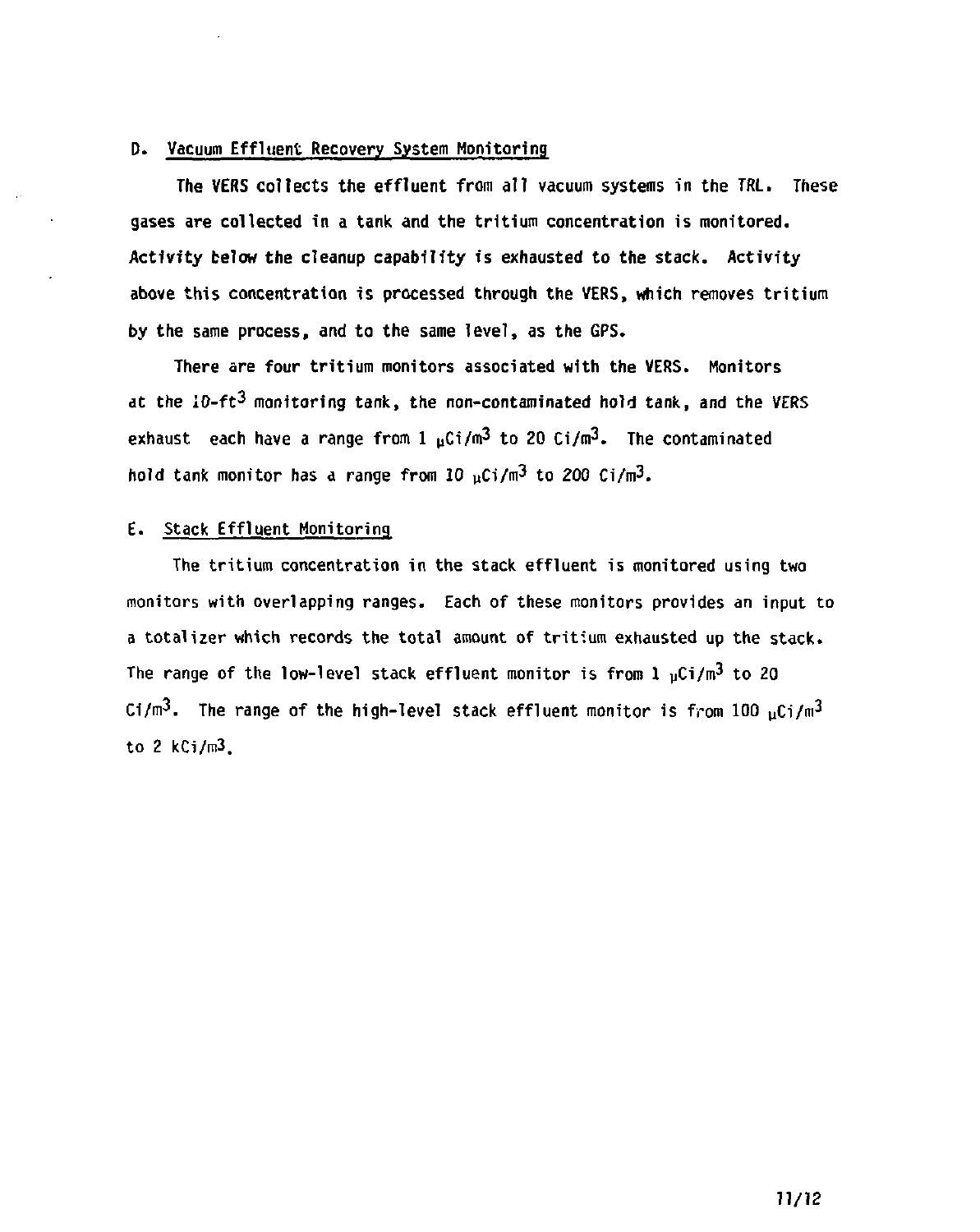### **III. Component Description**

**The monitoring system can be described in terms of its electronic and mechanical components. All of the electronic and the majority of the mechanical components in the monitors throughout the TRL are interchangeable with minor modifications. Along with each component, the appropriate modifications will be described.** 

**A. Electronic Components** 

**1. Basic Tritium Monitor -- The tritium monitors are Overhoff and Associates, Betatec 100 tritium monitors, designed and built to Sandia specifications. Each is an auto-ranging instrument, capable of reading from 1 to 1999 units on each of five ranges (overall range: 1 to 1.99 x 10<sup>7</sup> units per instrument). Each monitor consists of an ion chamber with vibrating-reed electrometer and** *?. miter* **module with a digital readout (Figure 2) .** 



Figure 2. Schematic of a Basic Tritium Monitor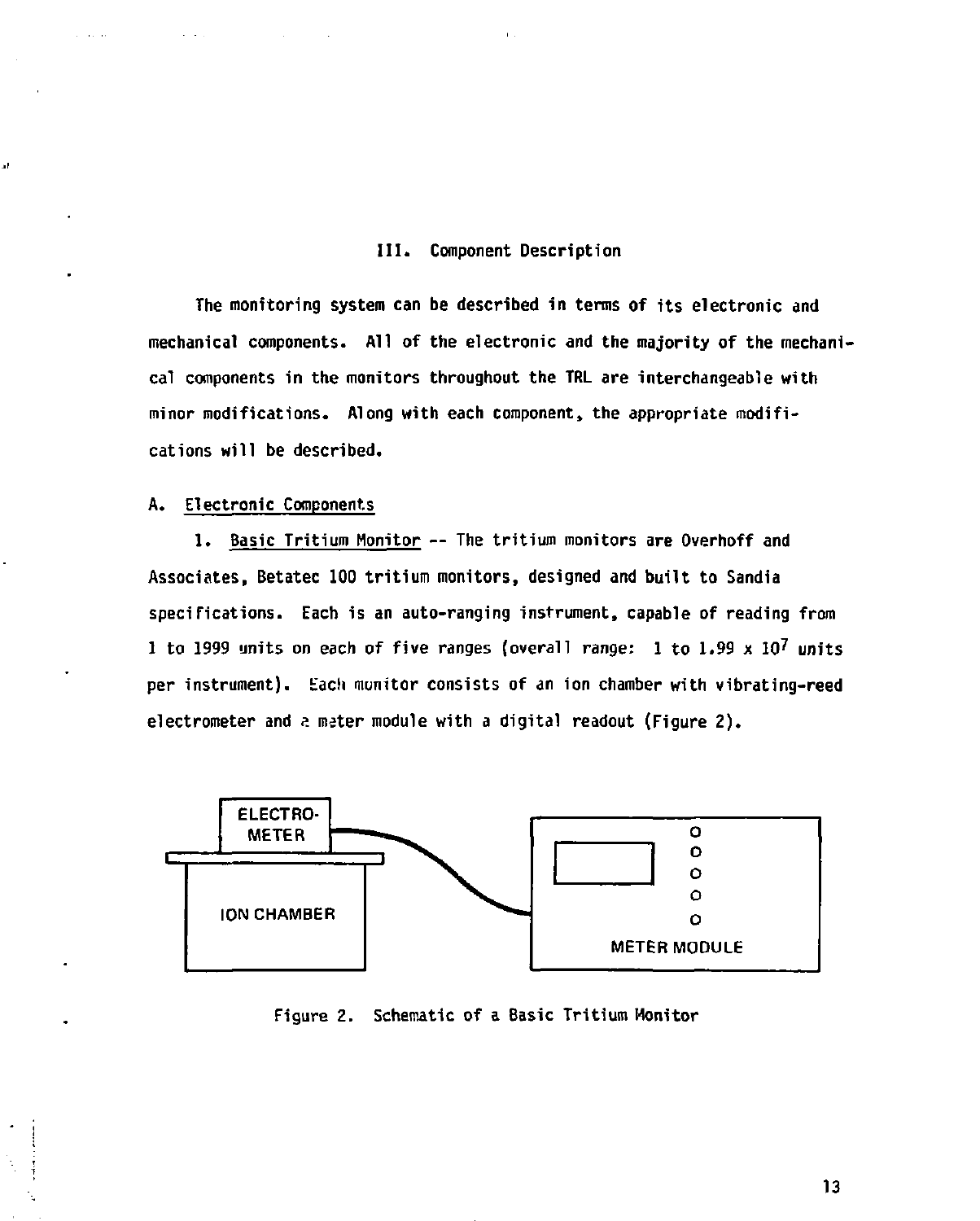**2. Ion Chamber — The ion chamber provides a known volume in which tritium concentration is measured. The three ion-chamber configurations used 1n the TRL are (Figure 3):** 

- **1) Oual two-litre ion chambers, for low-level monitoring, including room air and low-level stack effluent. Measurable concentration**  is  $1 \text{ } \mu \text{Ci/m}^3$  to  $20 \text{ Ci/m}^3$ .
- **2) Single two-litre ion chambers, for intermediate-level monitoring at two levels, including high-level stack effluent, and portions of the GPS and VERS. Measurable concentrations are 10 uCi/m? to 200 Ci/m3, and 100 uCi/m3 to 2 kCi/m3.**
- 3) Dual 20-cm<sup>3</sup> ion chambers, for high-level monitoring, inc<sup>t</sup>uding **portions of the GPS and all glove boxes. Measurable concentration is 1 mCi/m<sup>3</sup> to 20 kCi/m<sup>3</sup> .**

**All ion chambers, regardless of configuration, must meet a leak rate-specification of 10- <sup>6</sup> std cm^/sec. This allows any ion chamber to be used on any tritium monitoring system in the TRL.** 

**3. Electrometers -- A vibrating-reed electrometer is mounted on each ion chamber. The electrometer provides a voltage to the meter module as a**  function of the tritium concentration in the ion chamber. (The current **required in a dual, two-litre ion chamber for a reading of 1 uCi/m3 is 2 x 10-15 amperes.) All electrometers are interchangeable, except for their feedback resistors. These resistors provide the desired range selection, and are matched to the ion chamber configuration.** 

**4. Heter Modules — The information from the ion chamber and electrometer is supplied to the meter module (Figure 4). The meter module provides visual display information, electronic information for accessories, and power supply**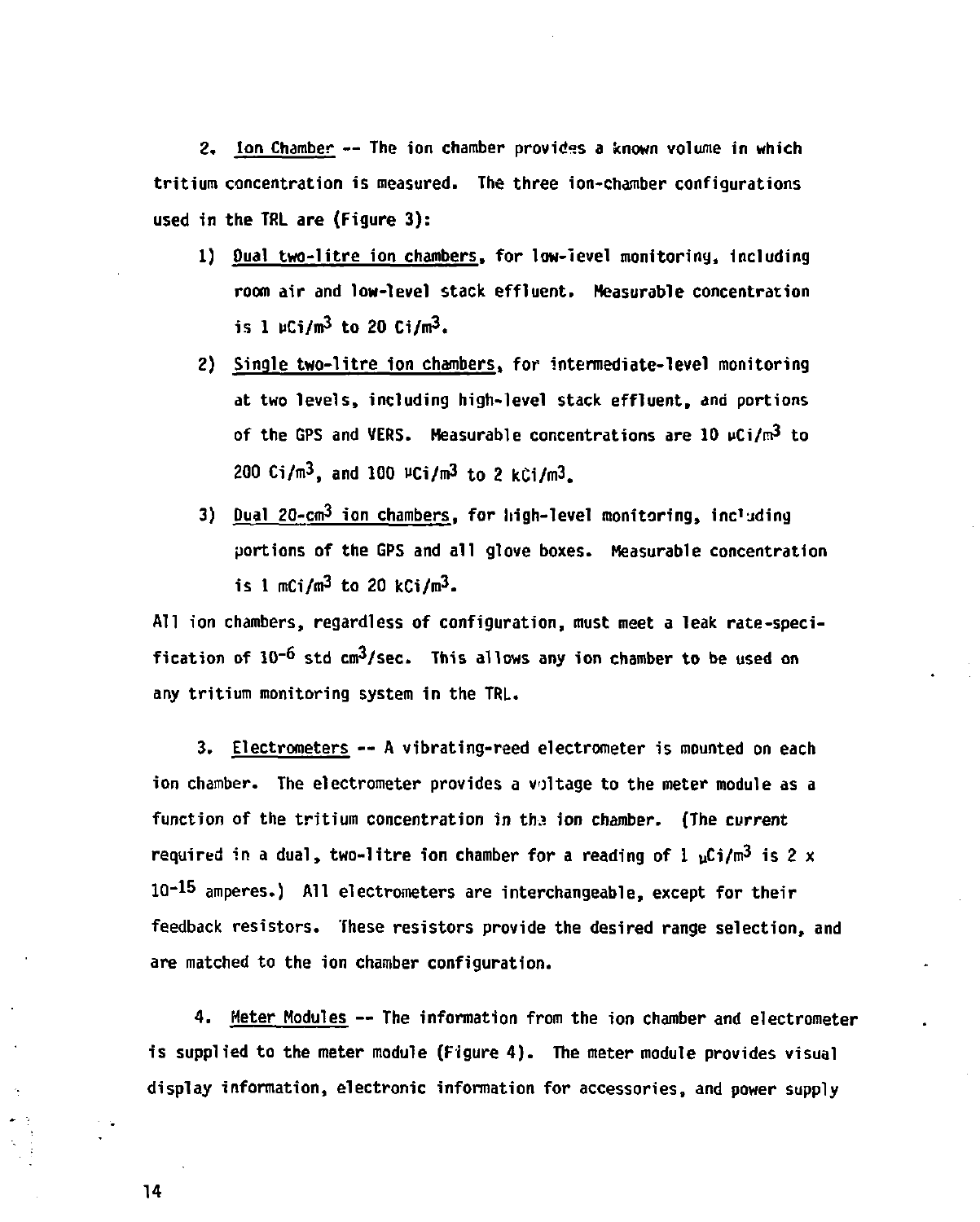

à.

**Figure 3. Dual Two-Litre and Dual 20-cm Ion Chambers** 

ᇚ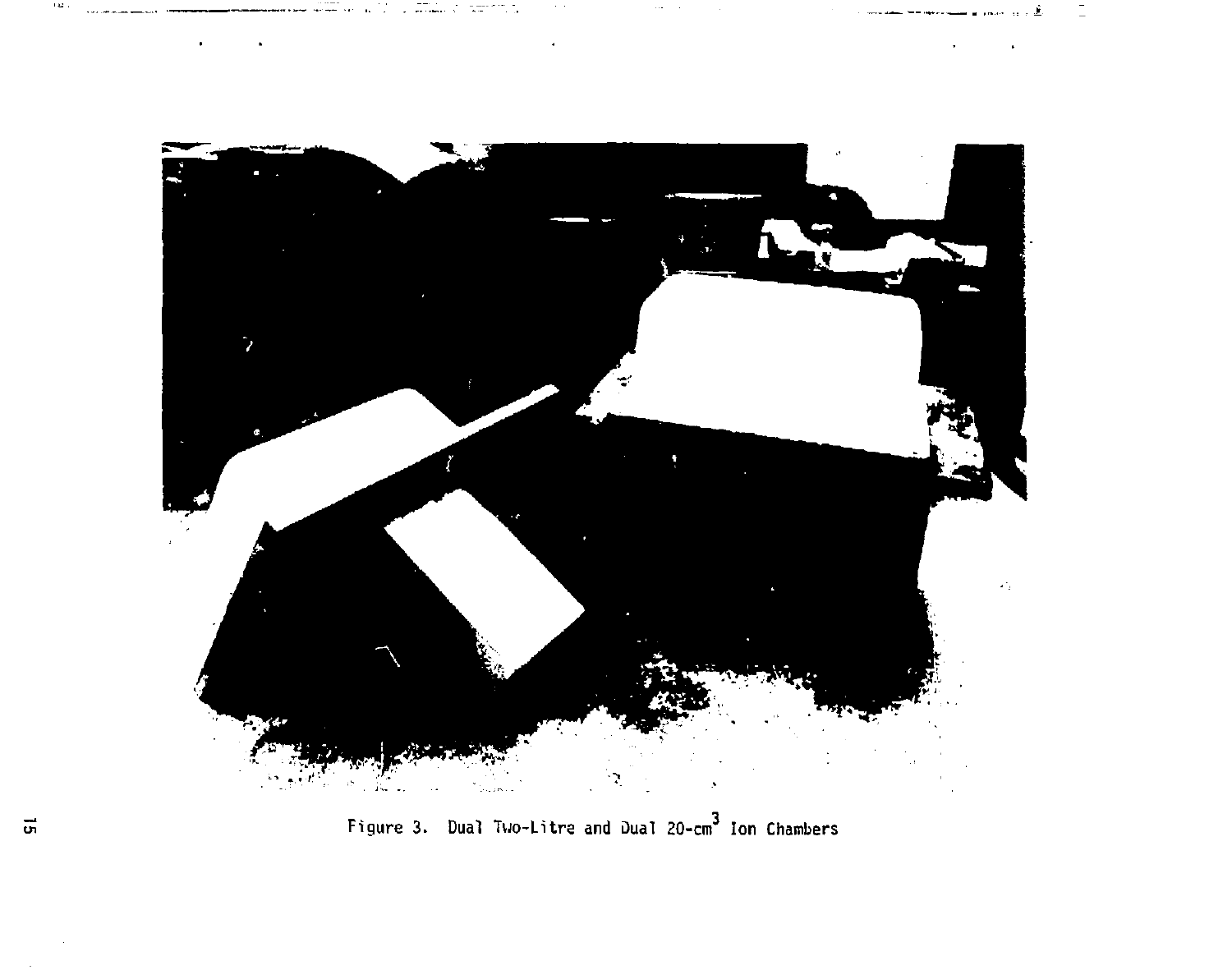

 $\Delta \phi = 1$  , where  $\phi = 1$  , where  $\phi = 0$ 

 $\tilde{a}$ 

ł

 $\sim 4$ 

 $\,$   $\,$ 

 $\mathcal{A}^{\mathcal{A}}$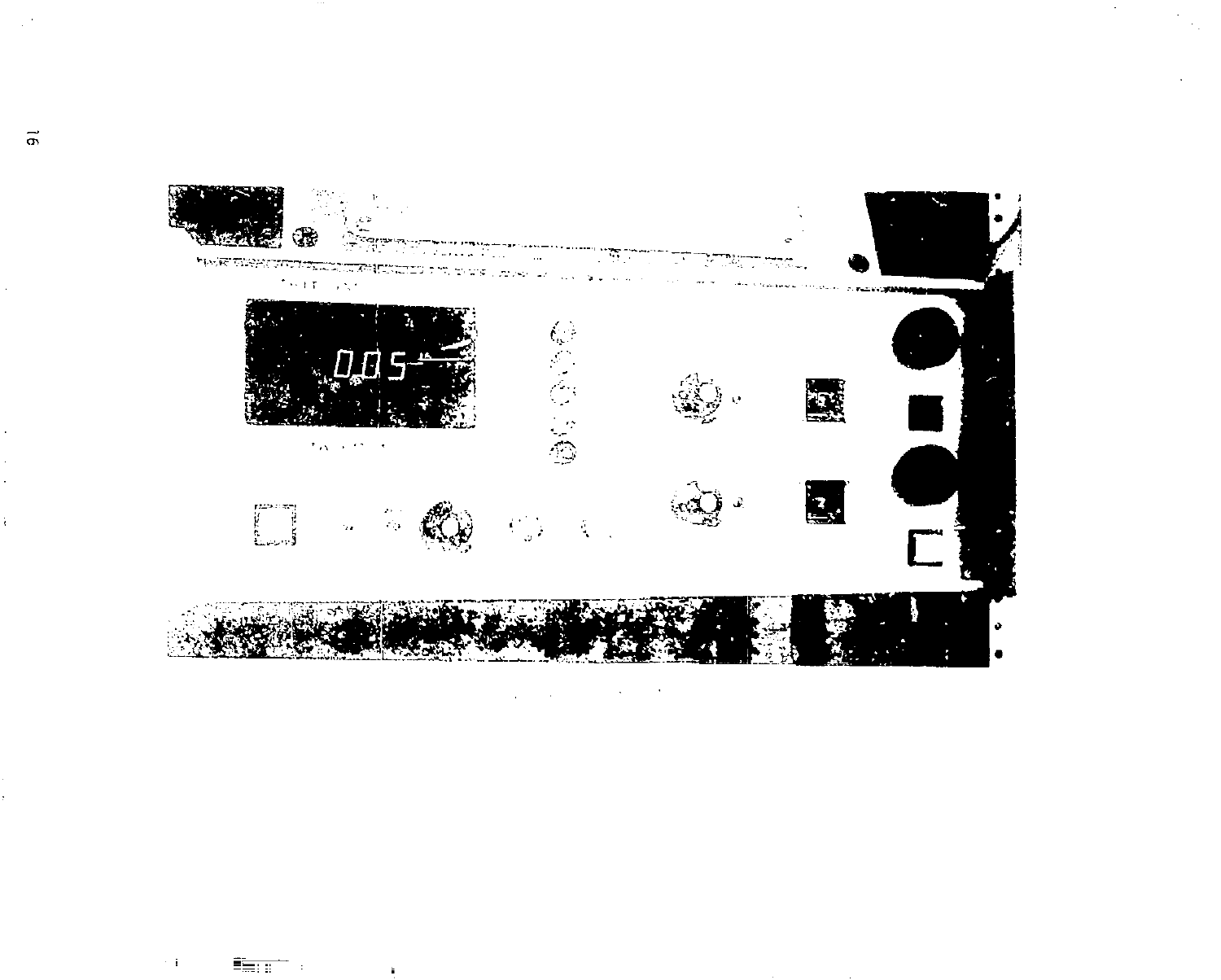**voltages for the ion chamber, electrometer, and some accessories. The meter modules are interchangeable electrically, but the units/multiplier information must be changed to provide the desired range indication for each monitor. This is done by changing the stick-on decals to the left and right of the range indicator la.nps.** 

**The front panel of the meter module is divided into two sections: the display section and the alarm section. The display section provides a direct readout of the tritium concentration in the appropriate units. The units/ multiplier information, located to the left and right of the illuminated range lamp, is applied directly to the reading displayed on the digital panel meter.** 

**The alarm section provides each tritium monitor with a low and high alarm. These alarms can be set at any level throughout the entire range of the instrument, and are completely independent of each other.** 

**5. Remote Displays -- The remote display (Figure 5) is a Sandia-designed accessory to the basic tritium monitor, and is used only with the room-air tritium monitoring system. It is normally located at the entrance to the room of interest, providing the users with the capability of assfc".,ing potential**  hazards prior to entering their laboratory. The remote display contains the **necessary visual and audio components of the meter module, each in the same relative position as its counterpart.** 

**6. Console Displays — The console display (Figure 6) is another Sandiadesigned accessory to the tritium monitor, and is the method of visual/functional display in the control room. In addition, it is the primary method of interfacing between the basic tritium monitor and the TRL control computer.** 

**Like the remote display, the console display also contains the necessary visual and audio components in the same relative position as its counterpart**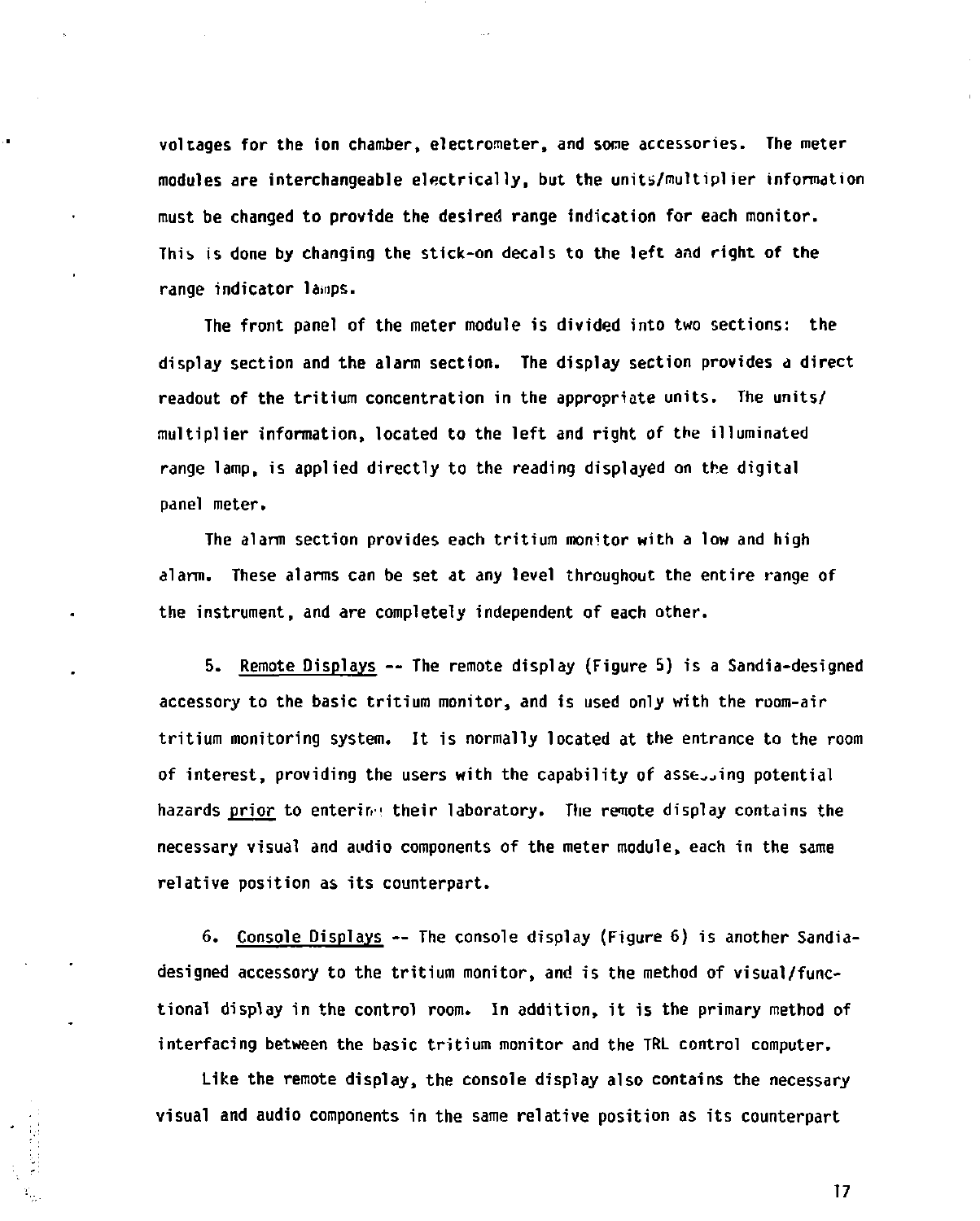

Figure 5. A Remote Display Module

 $\sim$ 

t  $\vec{\alpha}$ 

 $\cdot$ 

 $\mathcal{A}^{\mathcal{P}}$  $\ddot{\phantom{1}}$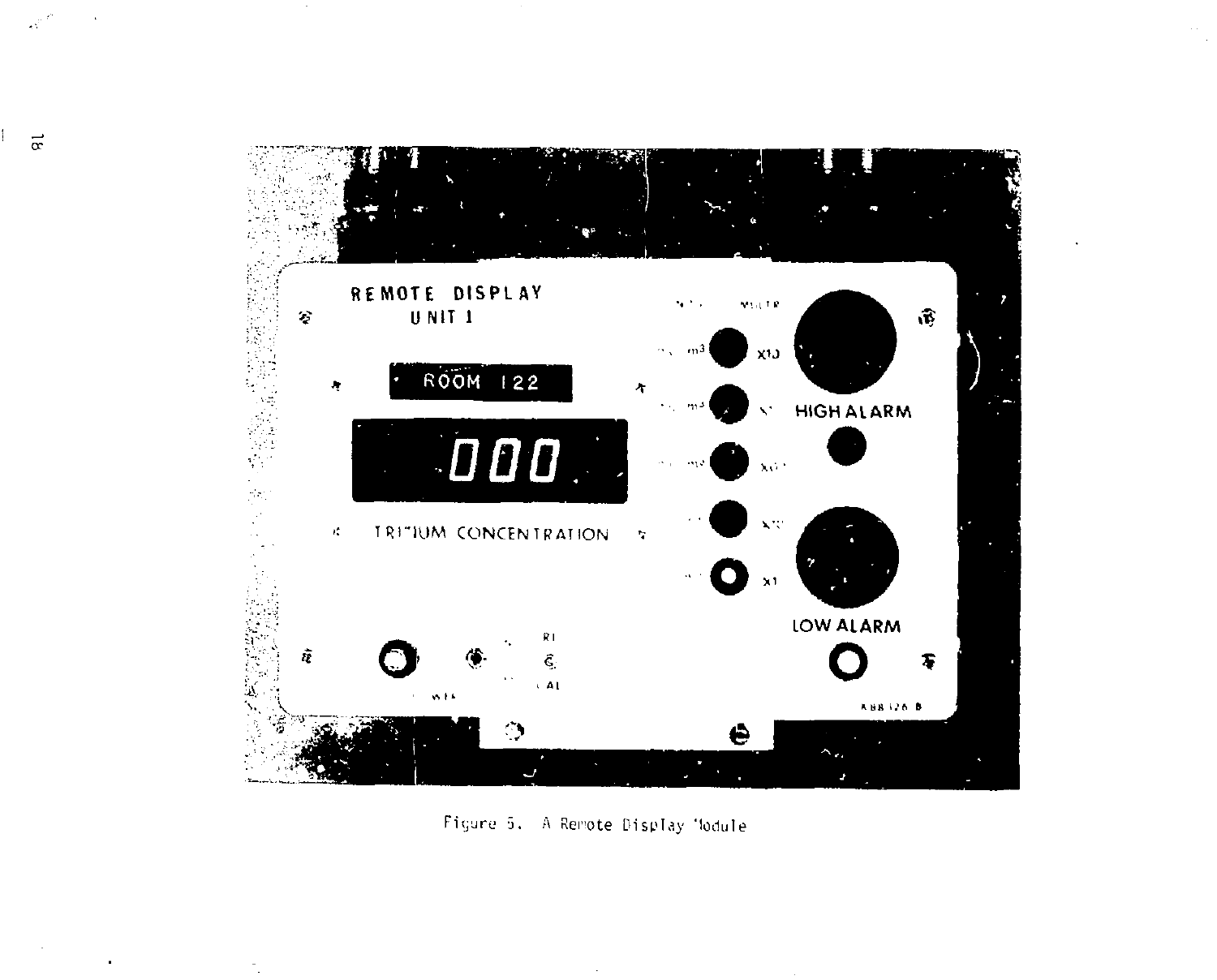

Figure 6. A Console Display Dodule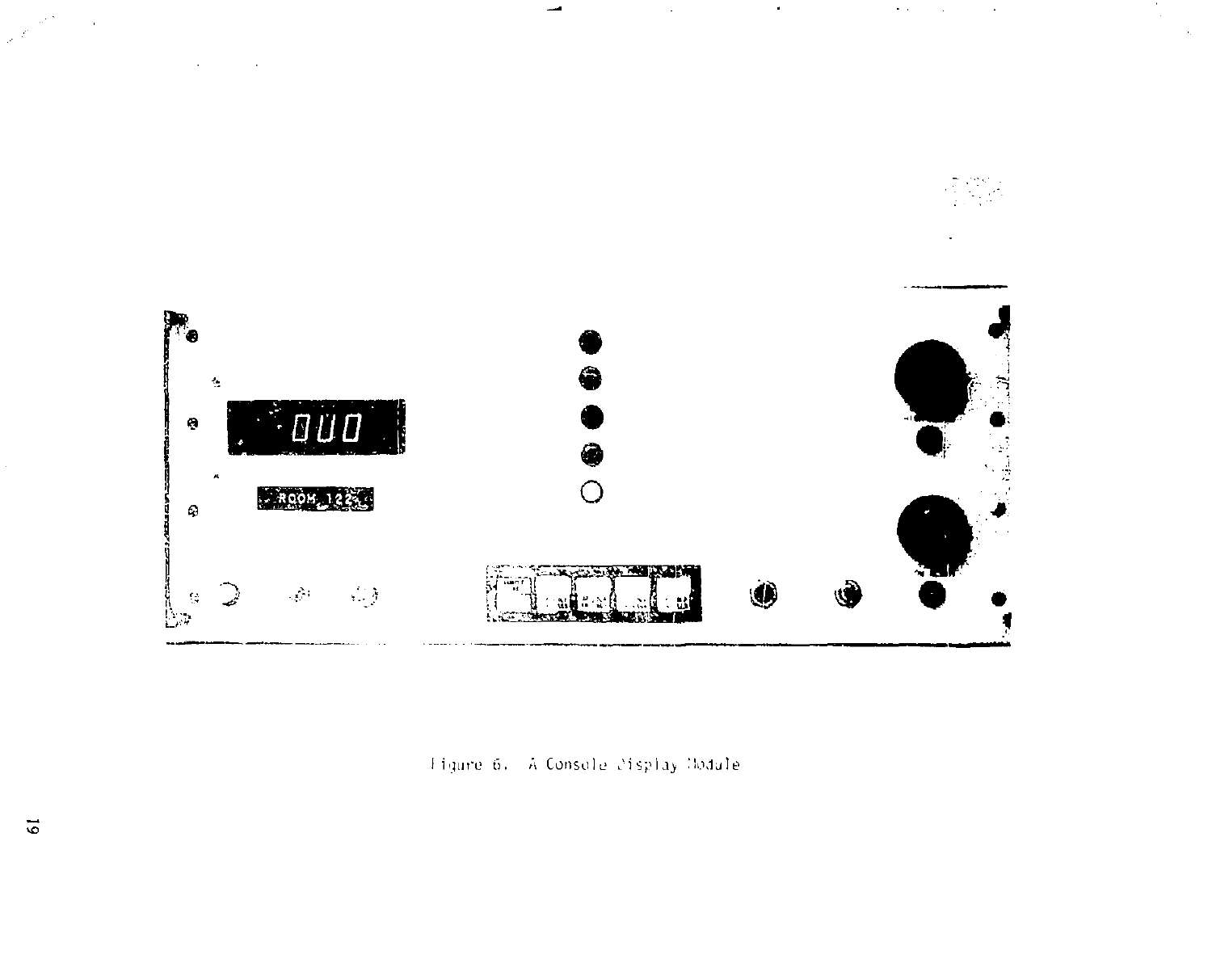**on the meter module. Unlike the remote displays, console displays are used on most of the tritium monitoring systems in the TRL. Interchangeability requires only the changing of the stick-on decals for the appropriate units/multiplier information, and the appropriate switch-module configuration.** 

**A five-unit switch module is located in the lower, center portion of the console-display front panel. For room air monitors, four switches control the four solenoid valves on the room air sample manifold (see Section I1IB, Mechanical Components). The fifth switch controls the use of a backup room air tritium monitor, located on the room air calibration manifold.** 

**For glove box monitors, only one switch is used. This switch controls the use of a backup glove box monitor, located on the glove box calibration manifold.** 

**GPS and VERS console displays have no switches installed. A blank switch plate is installed in all unused portions of the switch modules.** 

**7. Totalizers — There are two totalizer units used in the monitoring system of the TRL. These Sandia-designed accessories work as a system (Figure**  7) to record the total amount of tritium released in the stack effluent **and processed by the GPS. A digital clock, a scanner, and a printer complete this totalizer system.** 

**Tritium totals on each totalizer are provided by the integrator and accumulator readouts. The former is the total tritium released or processed during the current integration interval. The latter is the total tritium released or processed since the system was last reset to zero. At the end of each integration interval, each readout and the time of day is scanned, and these readings are printed. Each totalizer has been provided with a low- and high-level alarm, which will be activated if the tritium totals exceed the respective pre-set level during the integration interval.**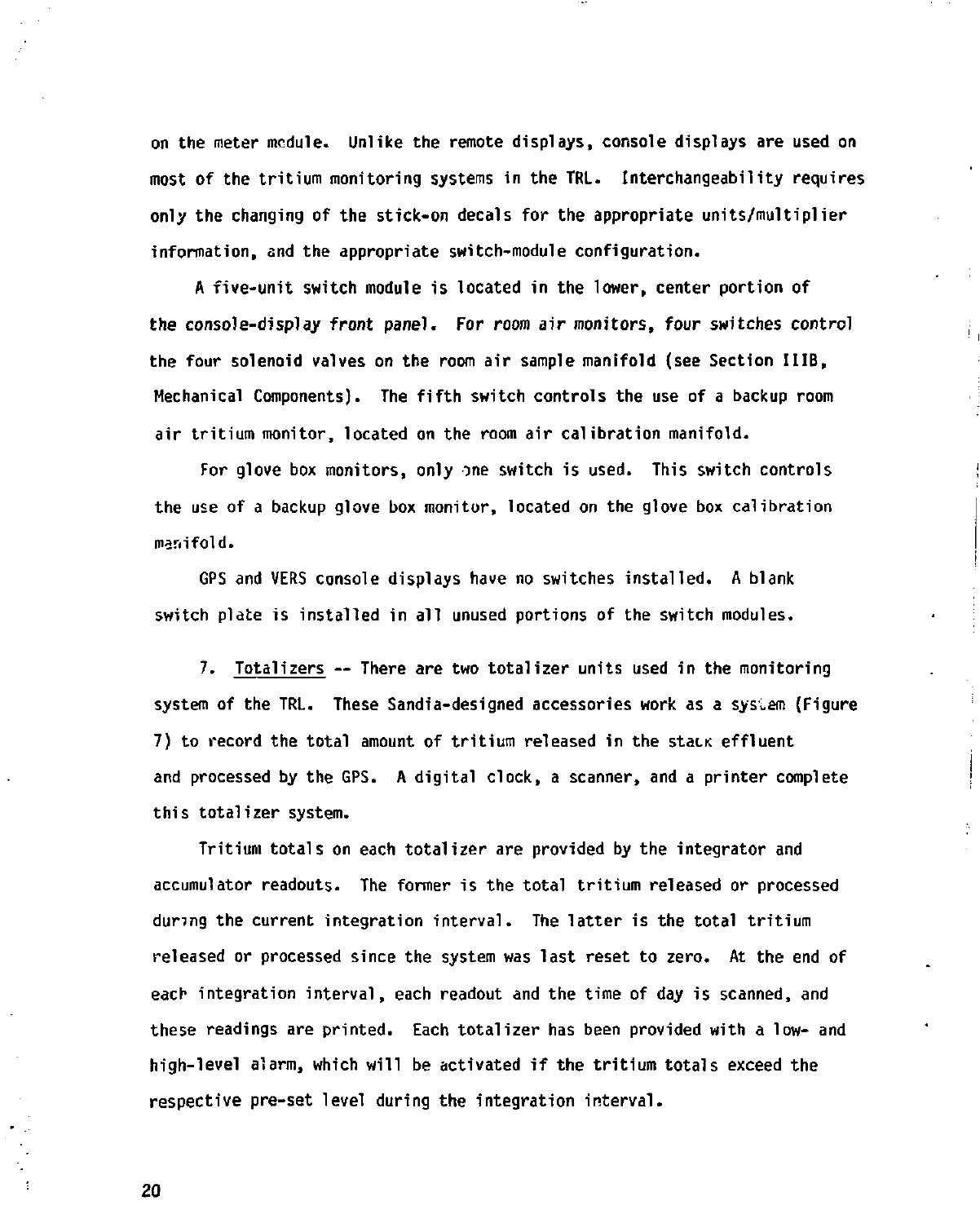

Figure 7. The Totalizer System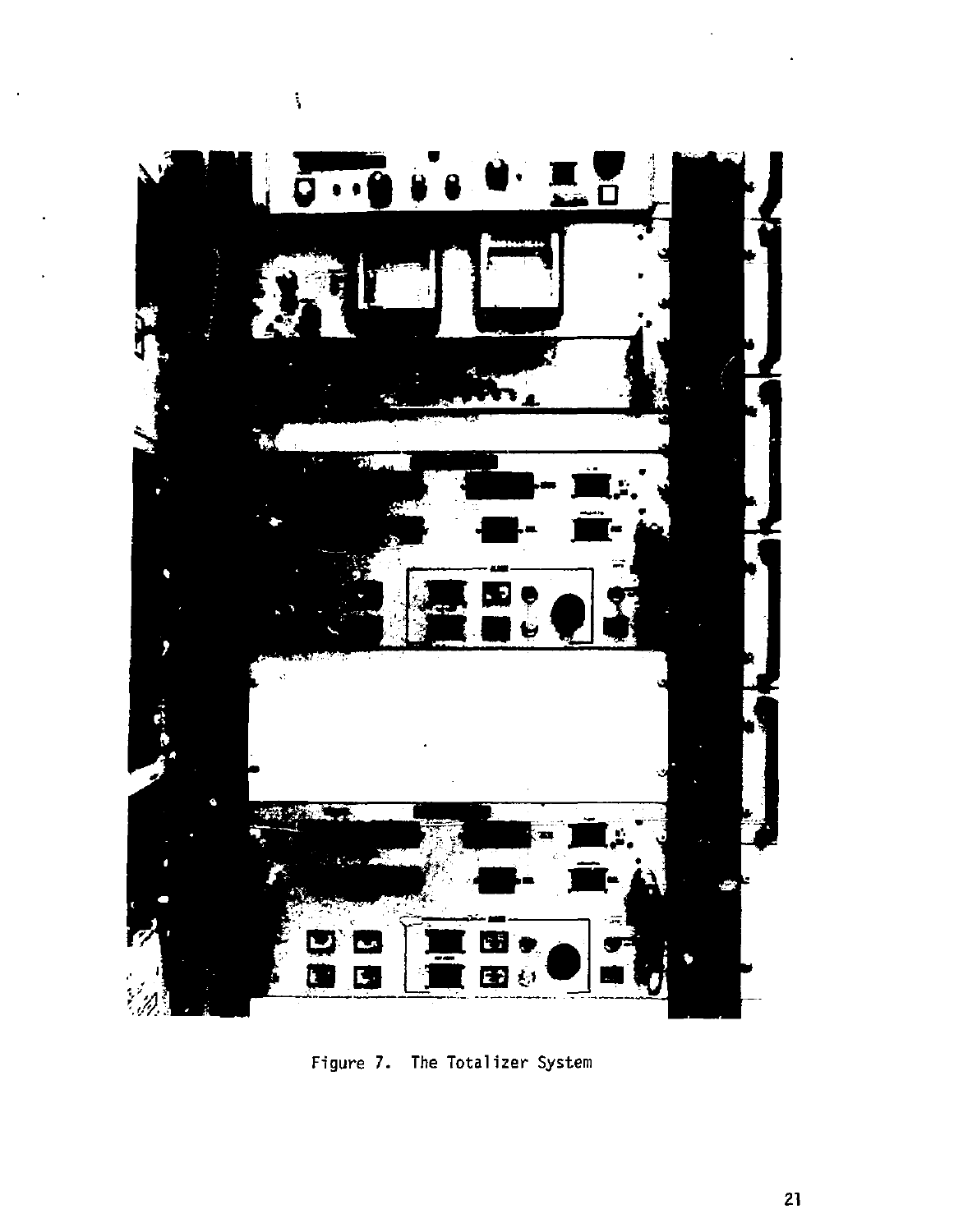**8. Hallway Manifold System Flush Control—The hallway manifold system (HMS) flush control unit (Figure 8) is a Sandia-designed accessory to the room air and stack effluent monitoring systems. It is located in the control room and provides the capability of purging the room air exhaust and the room air calibration manifolds (see Mechanical Components) with compressed air or nitrogen. In addition, the HMS flush control unit provides an alarm input to**  the guard alarm interface unit (see Section IVB) in the event of low air flow **in either the room air exhaust, room eir calibration, or stack effluent ;\*mpling manifolds.** 

**9. Glove Box Flush Control — The glove box flush valve control unit (Figure 8) is a Sandia-designed accessory to Uie glove box monitoring system and is located in the control room. Its function is to provide: (1) automatic purging of the glove box air sample lines and calibration manifold whenever the glove box calibration monitor is not sampling a glove box; (2) an alarm input to the guard alarm interface in the event of low air flow in the glove box calibration manifold; and (3) automatic re-routing of the glove box calibration monitor sample to the VERS in the event the tritium concentration exceeds a pre-determined level.** 

**There are two additional electronic components of the overall monitoring system: the TRL control computer and the guard alaim interface. Each will be discussed under the computer section (IV) of this report.** 

### **B. Mechanical Components**

**1. Central Pumping Station — Air samples are drawn into the various manifolds by the central pumping station (Figure 9) . Half of the central pumping station consists of dual sample pumps which draw samples through the room air exhaust, the room air calibration, and the stack effluent sampling**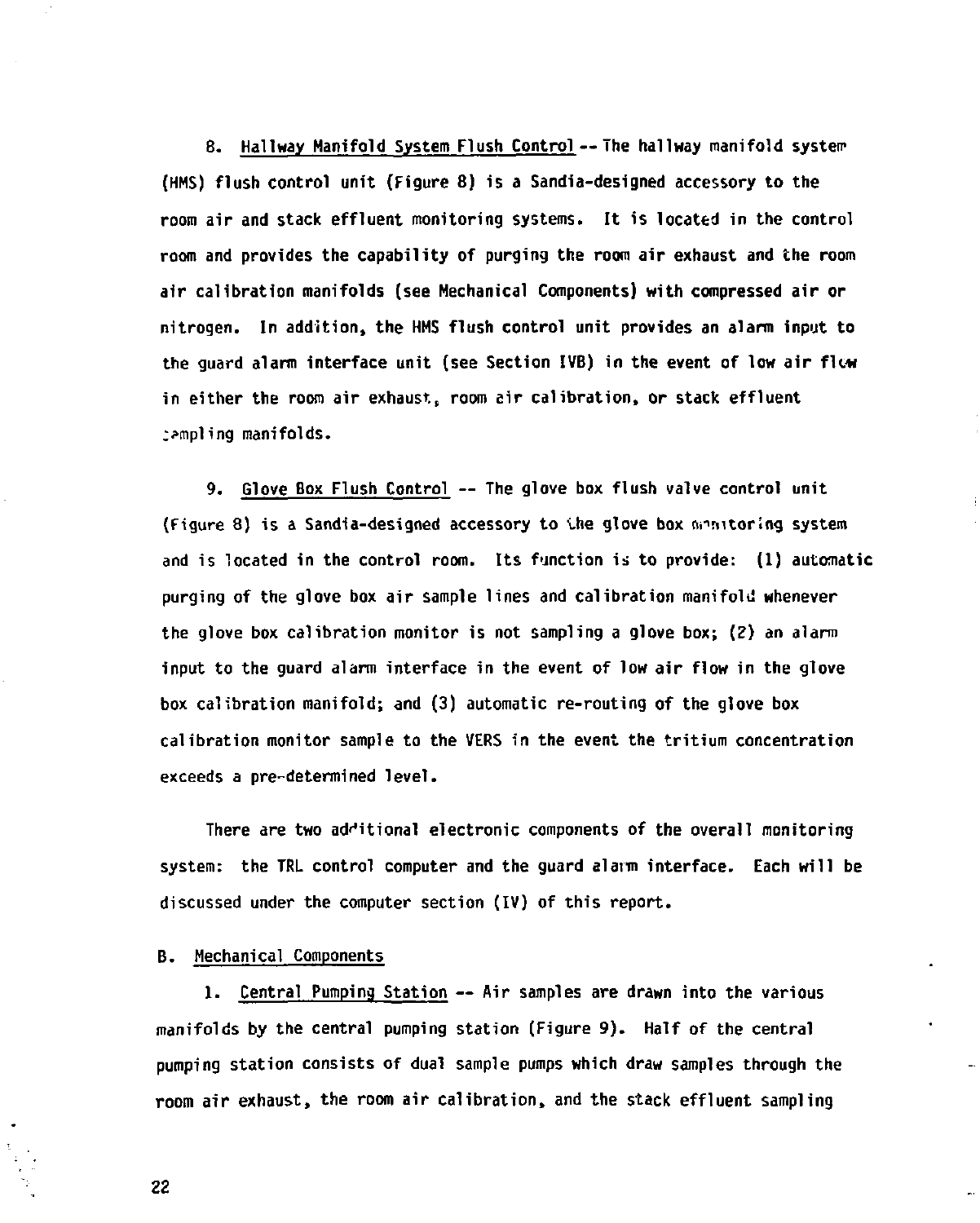

Figure 8. Glove Box Flush-Valve Control and Hall-Manifold System Flush Control

 $\mathbf{r}$ 

ಬ

 $\mathbf{v}$ 

 $\sim 1$ 

the state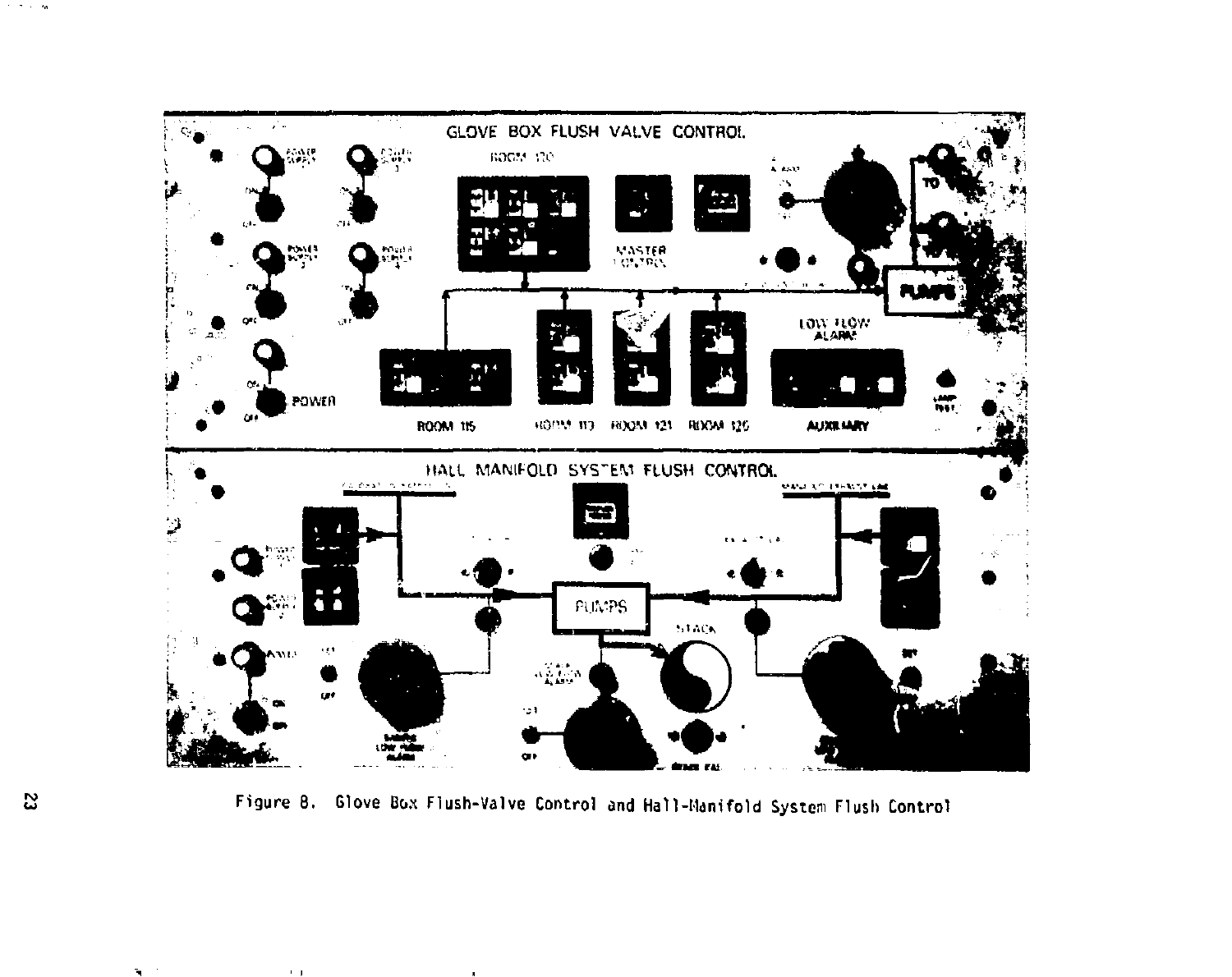

Figure 9. Schematic of the Central Pumping Station

 $\cdots$ 

 $\sim$  -  $\sim$ 

 $\tilde{\mathbf{z}}$ 

J

 $\ddot{\phantom{0}}$  $\sigma_{\rm m} = 2.5$   $\mathbf{r}$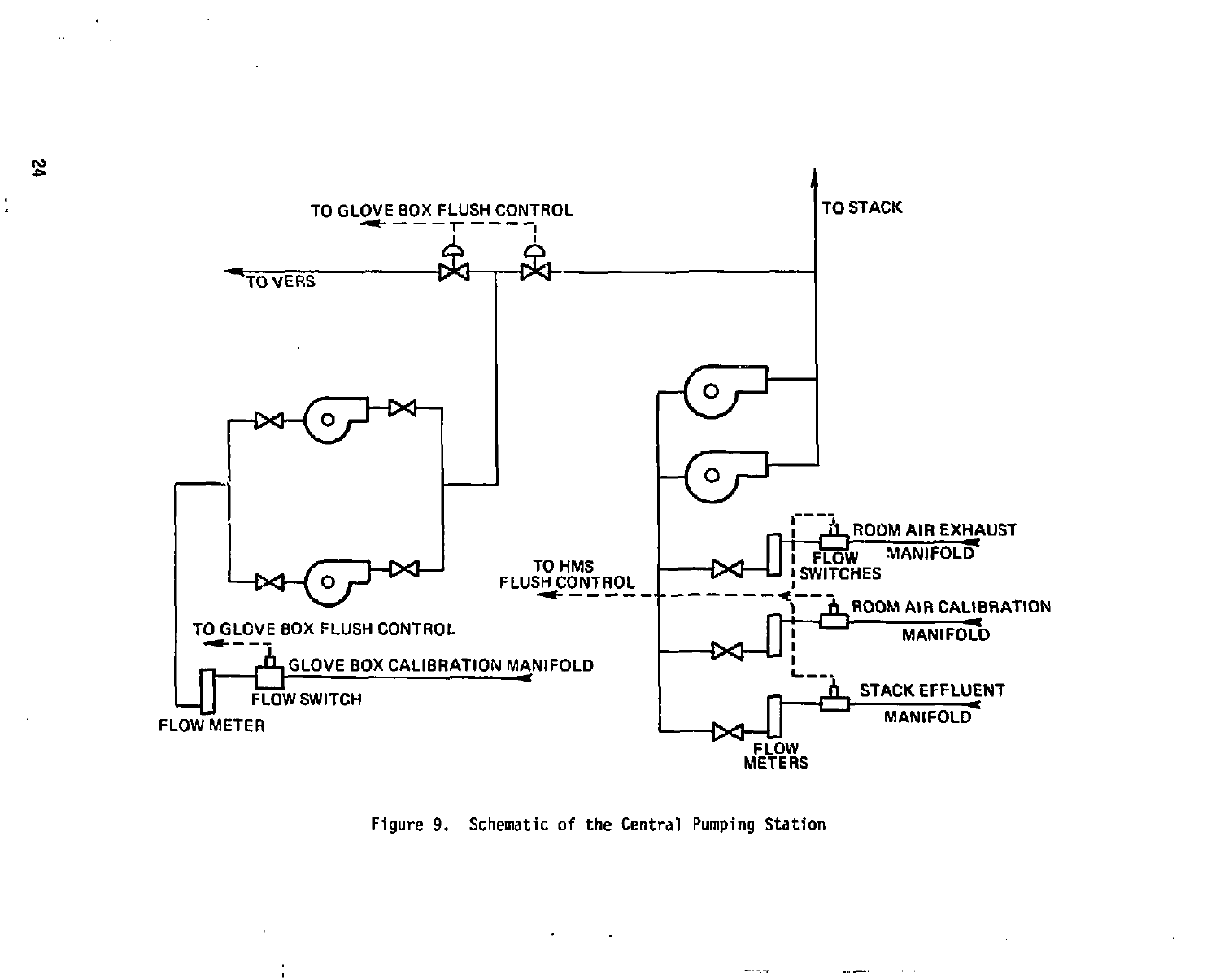**manifolds. There is a shut-off valve, a flowmeter, and a flow switch in each of these lines. These flow switches provide low-flow alarm inputs to the HMS flush control unit. Each of the sample pumps has a rated capacity of 125 litre/min; all are exhausted to the stack.** 

ģ.

**The other half of the central pumping station consists of dual sample pumps, which draw their samples Into the glove box calibration manifold. This manifold is also equipped with shut-off valves, a flowmeter, and a flow switch. This flow switch provides the low-flow alarm input to the glove box flush valve control unit. The sample pumps have a secondarily contained head, and have a rated capacity of 11 litre/min. They are normally exhausted to the stack. Solenoid valves in the exhaust line, controlled by the glove box flush valve control unit, divert the exhaust into the VERS whenever the tritium concentration exceeds a pre-set limit.** 

**2. Room Air Sample Manifold — Each room in the TRL is equipped with a room air sample manifold. This sample manifold is a selectable, four-way inlet system for the ion chamber. At the inlet of each line there is a nose connection and an in-line particulate filter. At each inlet to the sample manifold there is a normally open solenoid valve. These valves can be selectively closed by activating the switches on the appropriate console display, located in the control room.** 

**Under normal conditions, all four valves are open, allowing the monitor to measure a representative sample of the room air tritium concentration. During potentially hazardous conditions, valves may be closed to select a portion of the room to be monitored. Should even more localized monitoring be desired, a piece of flexible, plastic tubing attached to a hose connection, with the other three valves closed, will allow the room air tritium monitor to be used as a "sniffer."**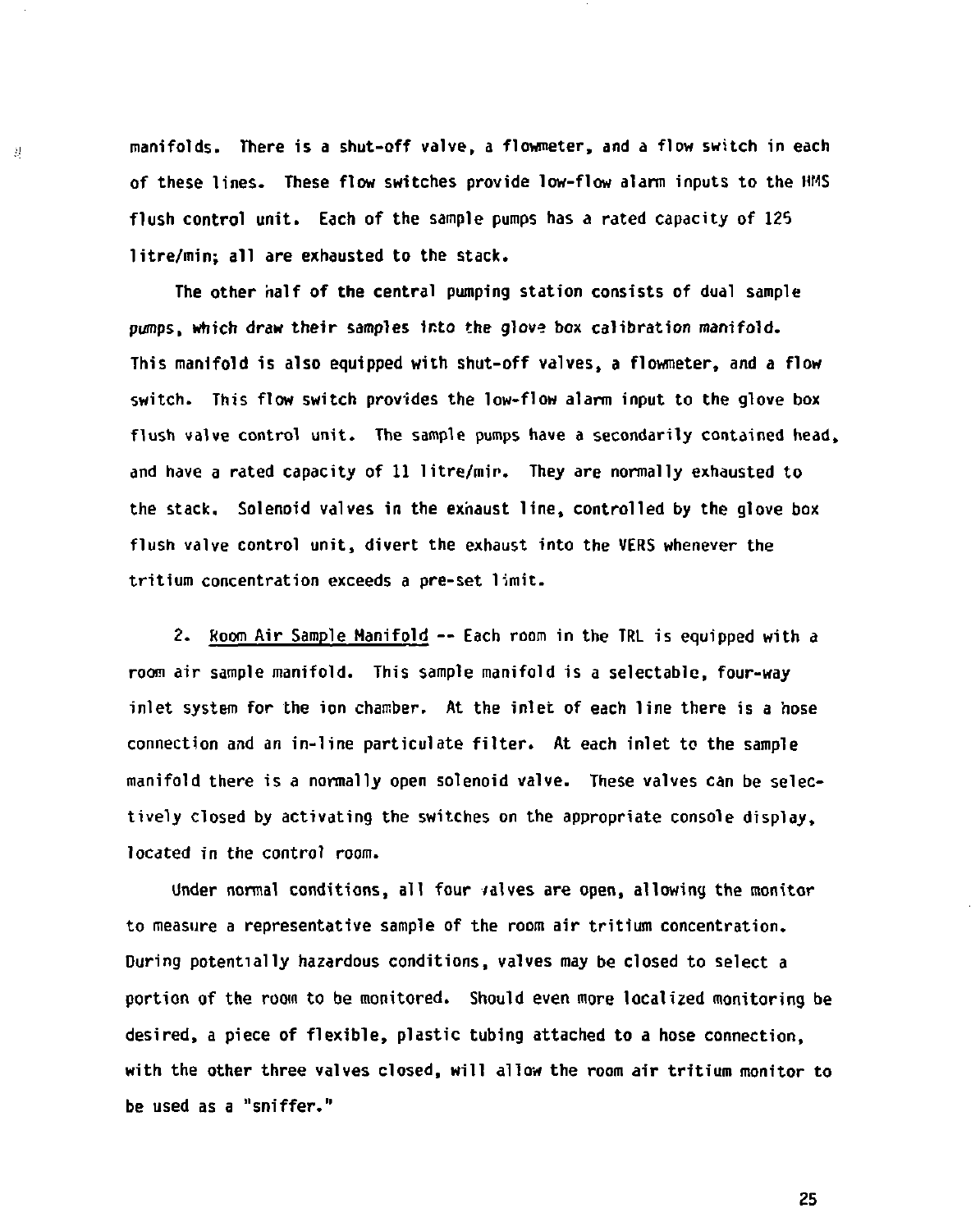**3. Room Air Exhaust and Calibration Manifolds — Room air is drawn into the sample manifold and through the ion chamber. The exhaust from the ion chamber 1s drawn through the hallway manifold selector (a three-way solenoid valve), which is normally open to the room air exhaust manifold. The air samples from all room air tritium monitors are drawn through this manifold, by the central pumping station.** 

**Changing the hallway manifold selector, which is accomplished by operating one of the switches in the switch module on the appropriate console display, re-routes the sample into the room air calibration manifold. The room air**  calibration tritium monitor is mounted on this manifold, allowing a cross **check of each room air tritium monitor reading against a single unit. It also provides a method of backing up any of the room air monitors, whenever mainte**nance on a monitor is required. Samples are drawn into this manifold by the **central pumping station.** 

**4. Glove Box Calibration Manifold — Provisions have been made to draw a sample from a glove box and measure the tritium con:entration in another backup monitor. At the glove box, there is a normally closed solenoid valve in an additional sample line. This valve can be opened by activating the switch on the appropriate glove box console display. The sample is then drawn from the glove box into the glove box calibration manifold and tritium monitor by the central pumping station.** 

**All three of the above manifolds are located in the main hallway and run the length of the TRL. Because of their length and their potential for the buildup of tritium contamination, provisions have been made to flush these lines. Solenoid valves have been installed in the roc^ air exhaust and calibration manifolds. These valves are controlled by the H!ir flush control unit, located in the control room. By activating the appropriate switches,**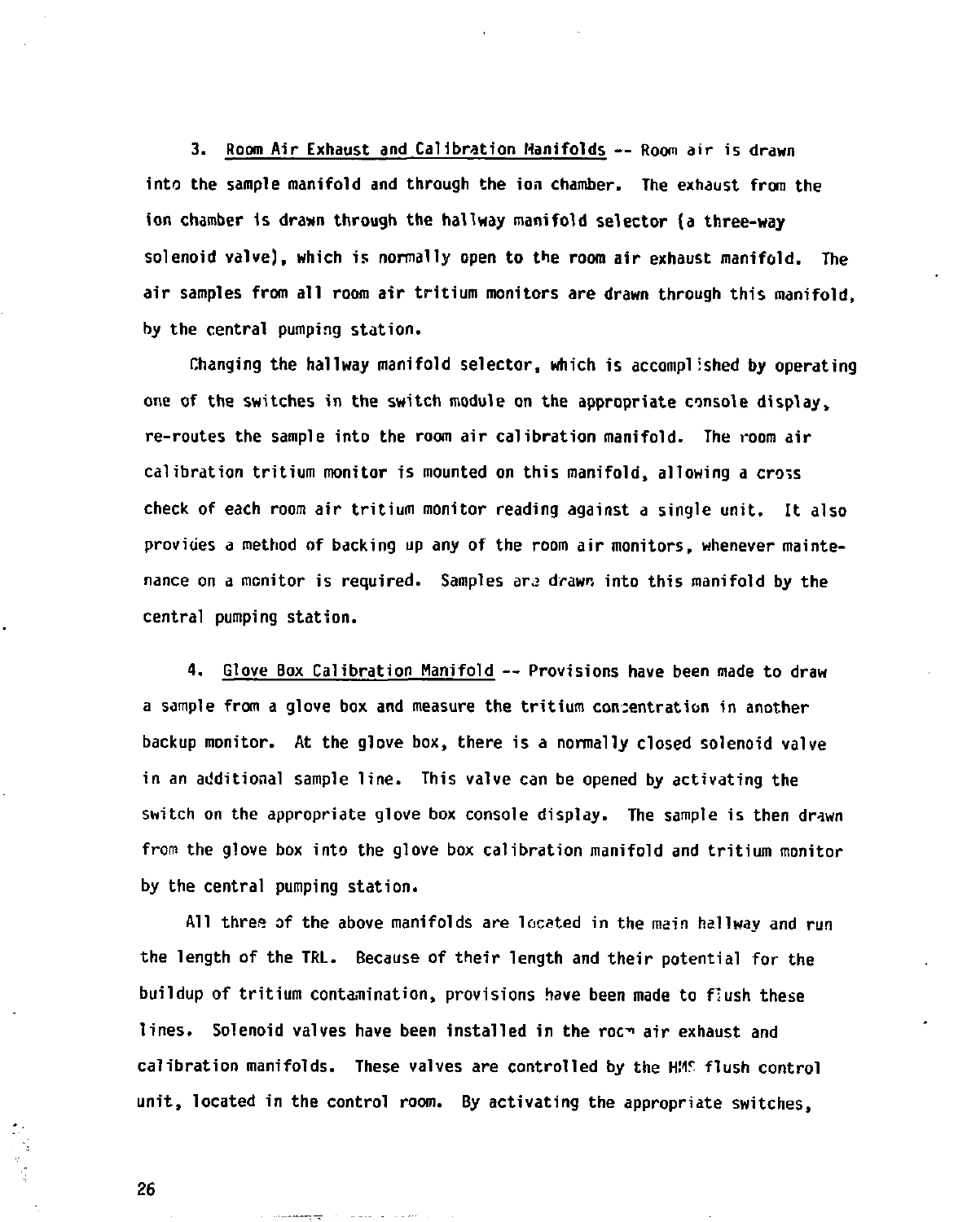**the room air exhaust or the room air calibration manifold will be continuously flushed with nitrogen or compressed air.** 

**A similar system has been installed for the glove box calibration manifold. Solenoid valves in this line, however, are activated by the glove box flush valve control unit, also located in the control room.** 

**5. Stack-Effluent Sample Manifold — The stack-effluent tritium monitors draw their sample from a sample array (Figure 10) located in the TRL building exhaust duct. Since the sample point is upstream of the building exhaust fans, this sample array was designed to provide a representative sample of the TRL exhaust air by using a multi-point sample system, located just downstream of a laminar flow unit. The sample is drawn directly from the exhaust duct by the central pumping station, and is returned to the exhaust duct downstream of the sample array.** 

**6. Pump Modules — For glove box, GPS, and VERS monitoring, the sample is drawn by a pump module (Figure 11). A pump module consists of an ion chamber, pump, flowmeter, inlet and outlet shut-off valves, and interconnecting tubing. Any ion chamber can be mounted in a pump module; however, the interconnecting tubing may have to be re-routed because of differences in the two-litre and dual 20-cm3 ion chambers.** 

**The pump itself, which is identical to the pumps used on the glove box portion of the central pumping station, has a secondarily contained head. This secondary containment is to minimize the potential for a tritium release into a room in the event of a pump-head failure.** 

**Pump modules are mounted as close to the desired sample point as possible. For glove box monitoring, the pump draws a sample through a hose connection and an in-line particulate filter, located just inside the glove**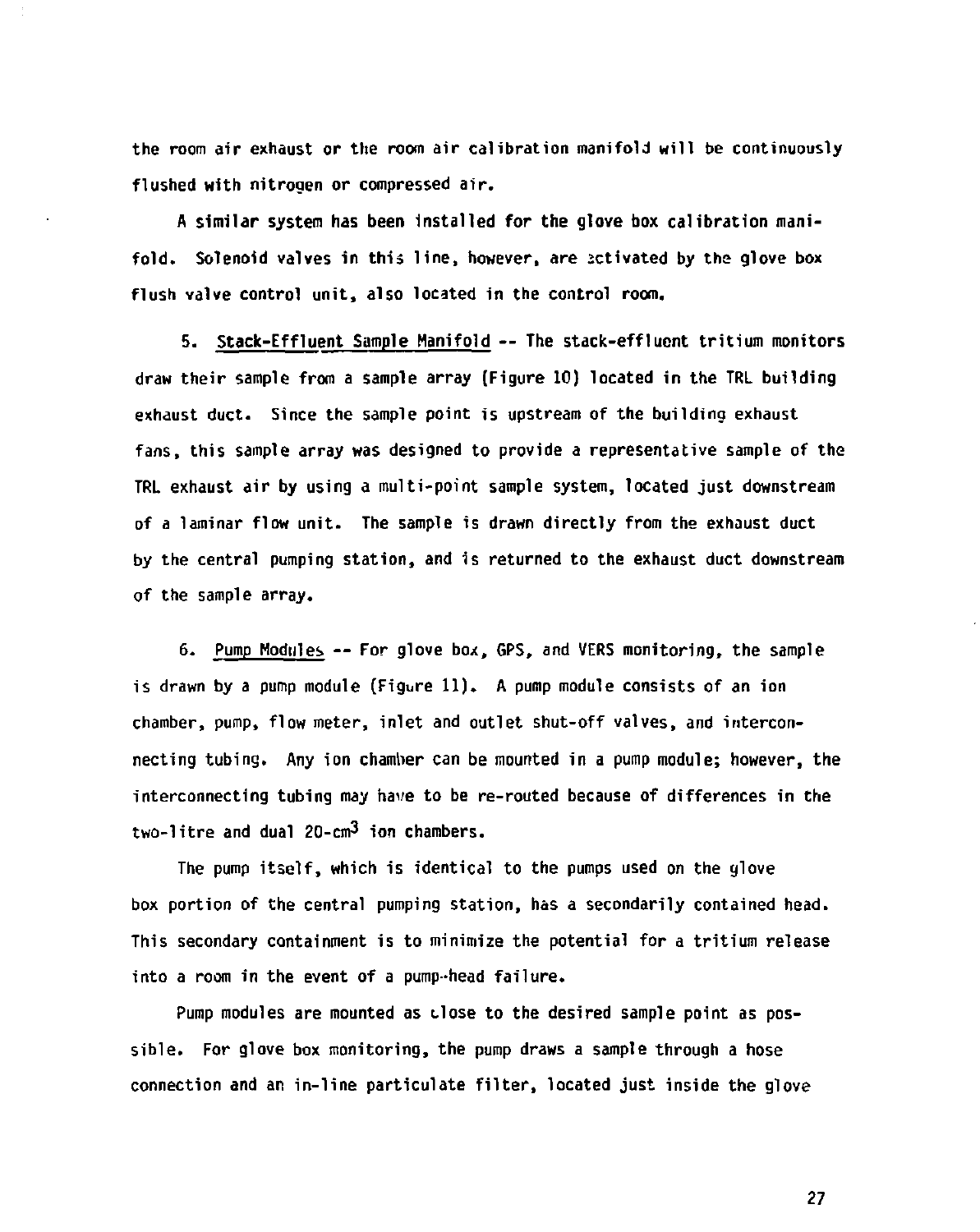

 $\sim$  100  $\mu$ 

**Contractor**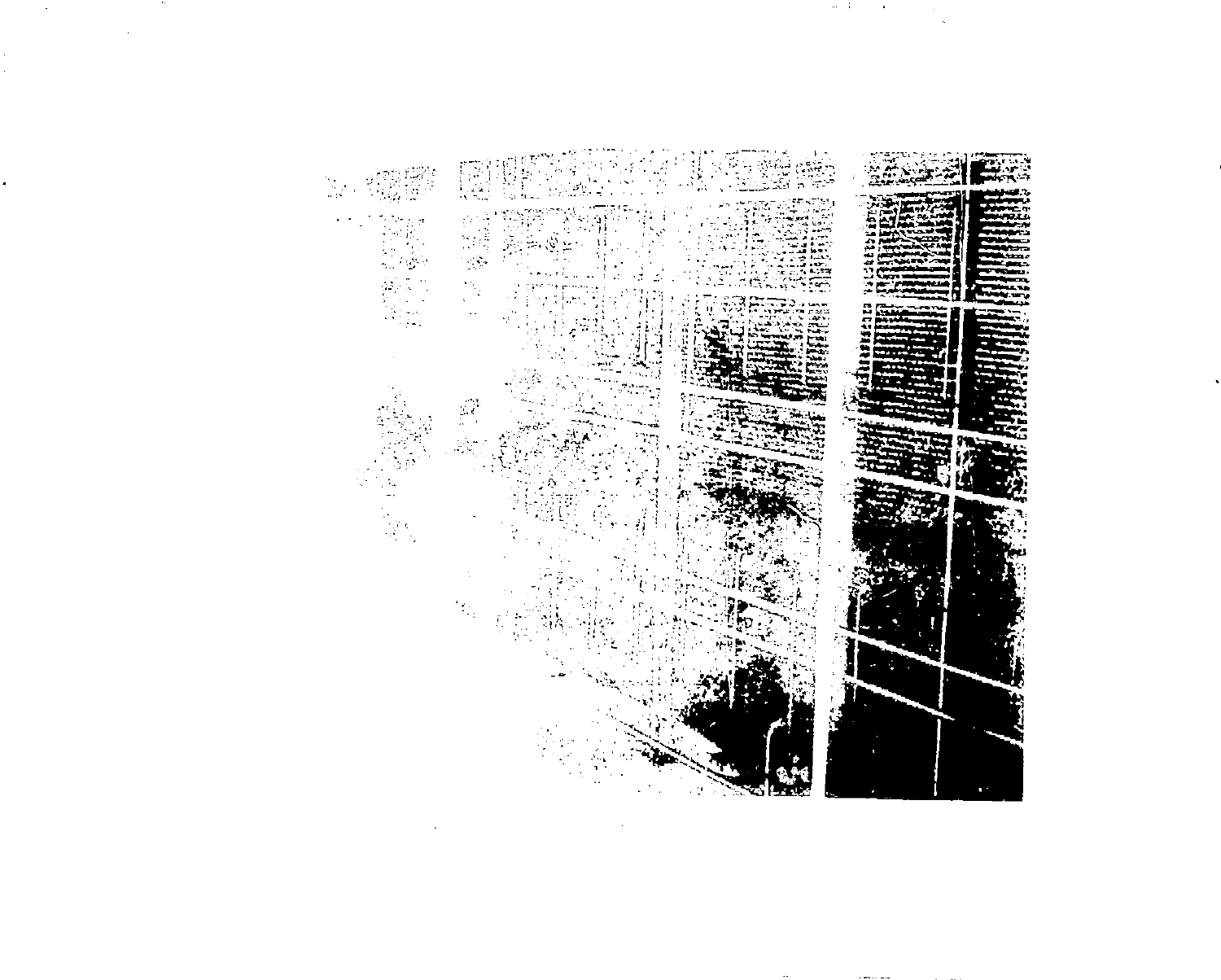

 $\sim$  440  $\sim$  400  $\sim$ 

(Fragene 11) (A Fara Chaule arts) and (Use China Fragen-

 $\mathfrak{s}$ 

 $\mathcal{O}(\mathcal{O}^2)$  and  $\mathcal{O}(\mathcal{O}^2)$  .

 $\sim$   $\sim$ 

 $\sim 10^9$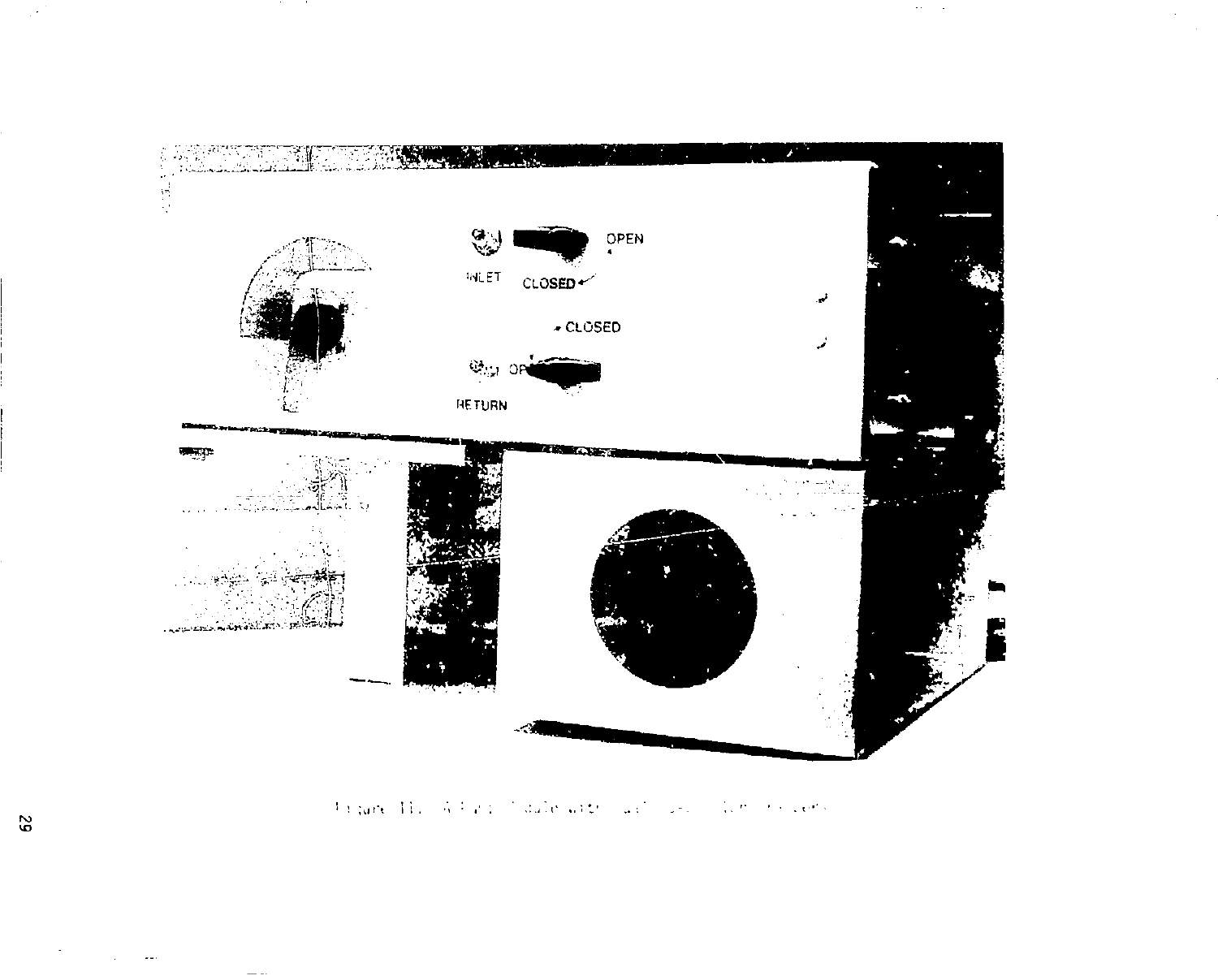**box. Flow 1s then through the pump module and back to the glove box. For GPS and VERS monitoring, the pump draws a sample directly from the line of interest, and returns it to the line downstream of the sample point.** 

÷

and and

and a state of the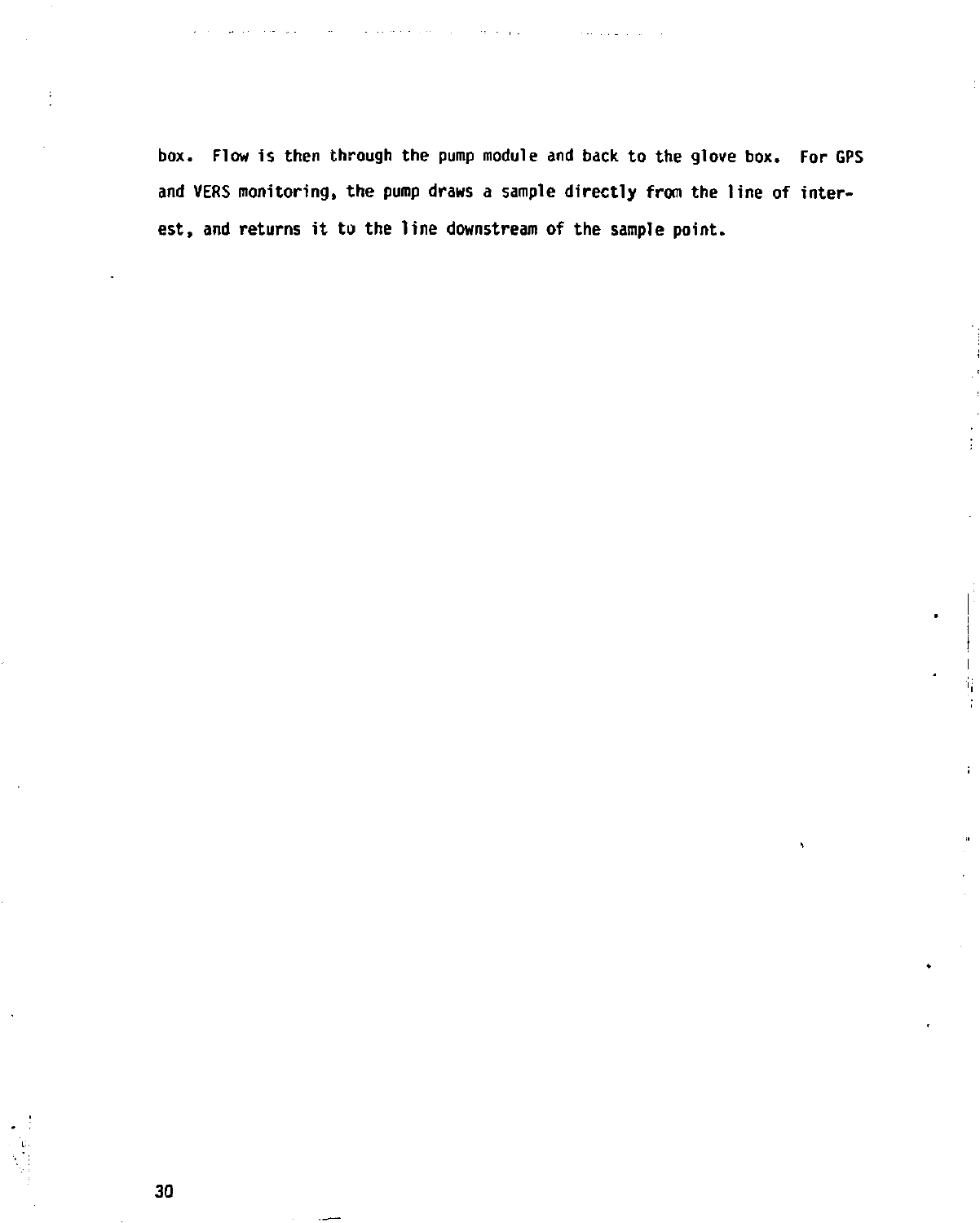### IV. Monitoring System Description

Each of the above components has been combined in various configurations to form the individual monitoring systems. When the appropriate individual monitoring systems are combined, they make up one of the basic monitoring systems. The following are the basic monitoring systems and their sub-systems, with a component listing for each.

### A. Room Air Monitoring System

A typical room air monitoring system (Figure 12) consists of (1) a room air sampler, a dual two-litre ion chamber with electrometer, and a meter module, all located in the room of interest; (2) a remote display and a hallway manifold selector, located just outside the room of interest; and (3) a console display with the appropriate switch module configuration, located in the control room. The console display prrvides the input to the computer.

In addition, the room air monitoring system includes the room air exhaust manifold, the central pumping station, and the room air portion of the hallway manifold system flush control unit. The room air calibration monitoring sub-system consists of (1) the room air calitration manifold and central pumping station; (2) a dual two-litre ion chamber with electrometer, located on the room air calibration manifold; and (3) the meter module and room air calibration manifold portion of the hallway manifold system flush valve controller, both located in the control room. The computer input from this sub-system is provided directly from the meter module.

### B. Glove Box Monitoring System

pump module with dual 20-cm<sup>3</sup>

A typical glove box monitoring system (Figure 13) consists of (1) a pump module with dual 20-cm<sup>3</sup> ion chamber, electrometer, and a meter module.

ion chamber, electrometer, and a meter module,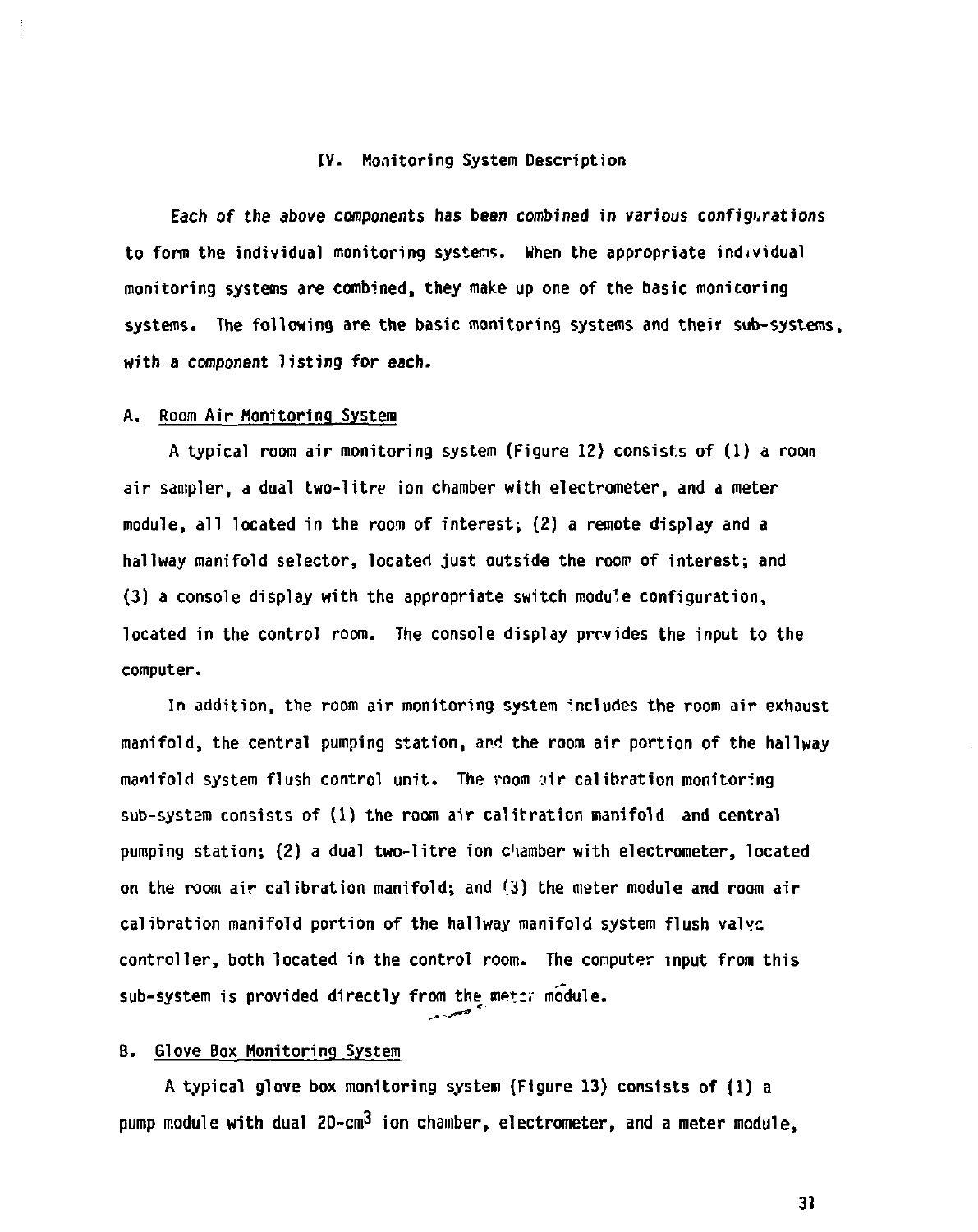

Figure 12. Schematic of the Room Air Monitoring System

ಜ

 $\label{eq:2.1} \frac{1}{\sqrt{2\pi}}\left(\frac{1}{2}\sum_{i=1}^N\frac{1}{2}\sum_{j=1}^N\frac{1}{2}\sum_{j=1}^N\frac{1}{2}\sum_{j=1}^N\frac{1}{2}\sum_{j=1}^N\frac{1}{2}\sum_{j=1}^N\frac{1}{2}\sum_{j=1}^N\frac{1}{2}\sum_{j=1}^N\frac{1}{2}\sum_{j=1}^N\frac{1}{2}\sum_{j=1}^N\frac{1}{2}\sum_{j=1}^N\frac{1}{2}\sum_{j=1}^N\frac{1}{2}\sum_{j=1}^N\frac$ 

 $\cdot$ 

 $\sim$ 

 $\sim$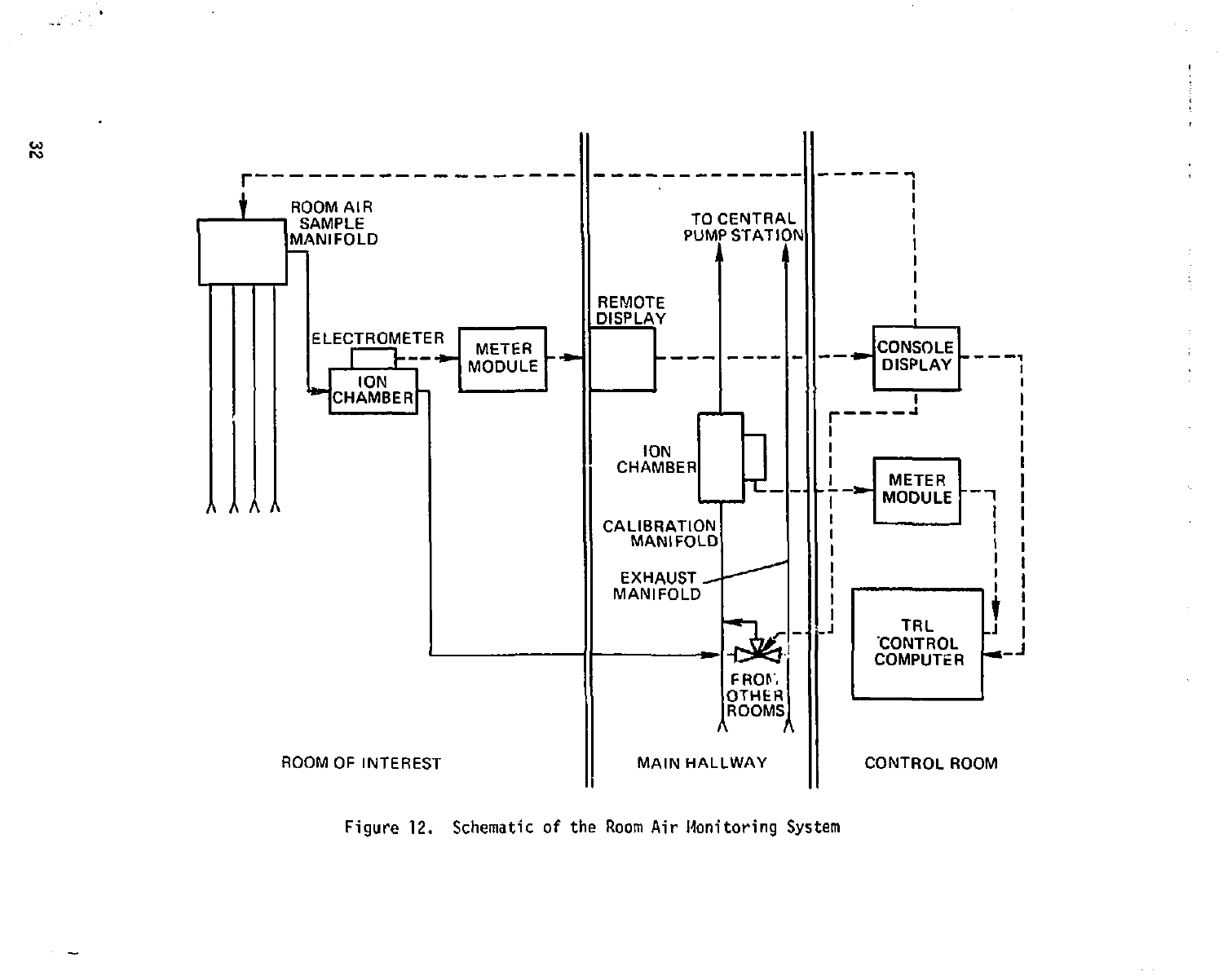

Figure 13. Schematic of the Glove Box Monitoring System

یں ۔

 $\cdot$ 

 $\omega = \omega$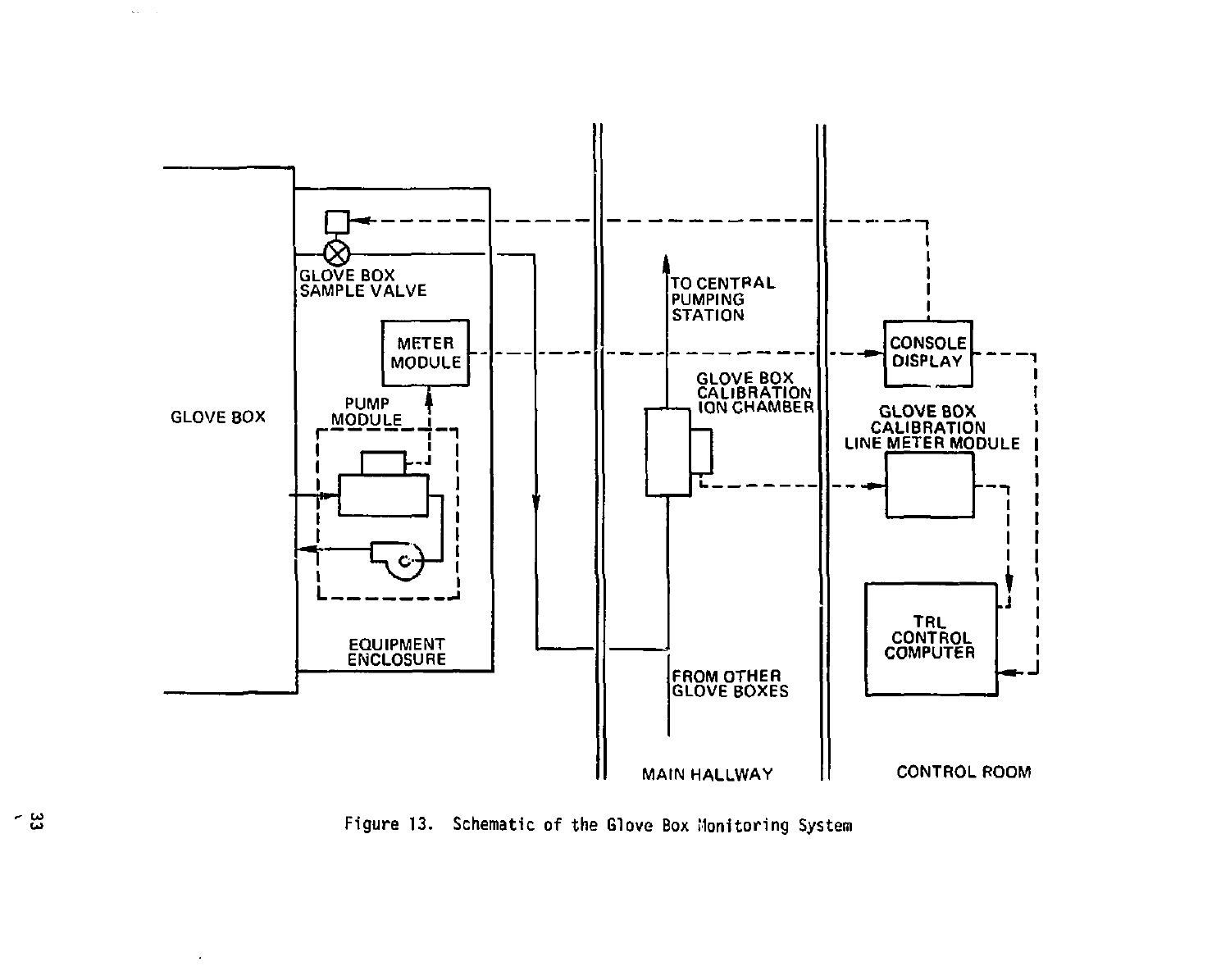**mounted in the glove box equipment housing; and (2) a console display, located in the control room. The console display provides the input to the computer.** 

**The glove box calibration monitoring sub-system consists of (1) the solenoid valve at the glove box of interest; (2) the glove box calibration manifold; (3) a single two-litre ion chamber, located on the glove box calibration manifold; and (4) the meter module and the glove box flush valve control unit, located in the control room. The computer input is provided directly from the meter module.** 

### **C. GPS and VERS Monitoring System**

**A typical GPS or VERS monitoring system consists of (1) a pump module with the appropriate ion chamber and electrometer located as close to the desired sample point as possible; (2) a meter module, located in an electronic equipment rack at the entrance to the cleanup systems equipment room; and (3) a console display, located in the control room. For GPS and VERS monitors, the console display provides the input to the computer. The GPS inlet tritium monitor provides an additional input to the totalizer system.** 

### **D. Stack Effluent Monitoring System**

**The stack effluent monitoring system (Figure 14) consists of (1) the multi-point sample system, located inside the ventilation exhaust duct; (2) a dual two-litre and a tingle two-litre ion chamber with electrometer, located on the stack effluent sample manifold; (3) the central pumping station; and (4) meter modules for both monitors, located in the control room. Computer inputs are provided directly from each meter module. Both meter modules provide an additional input into the totalizer system.** 

**34** 

 $\overline{z}$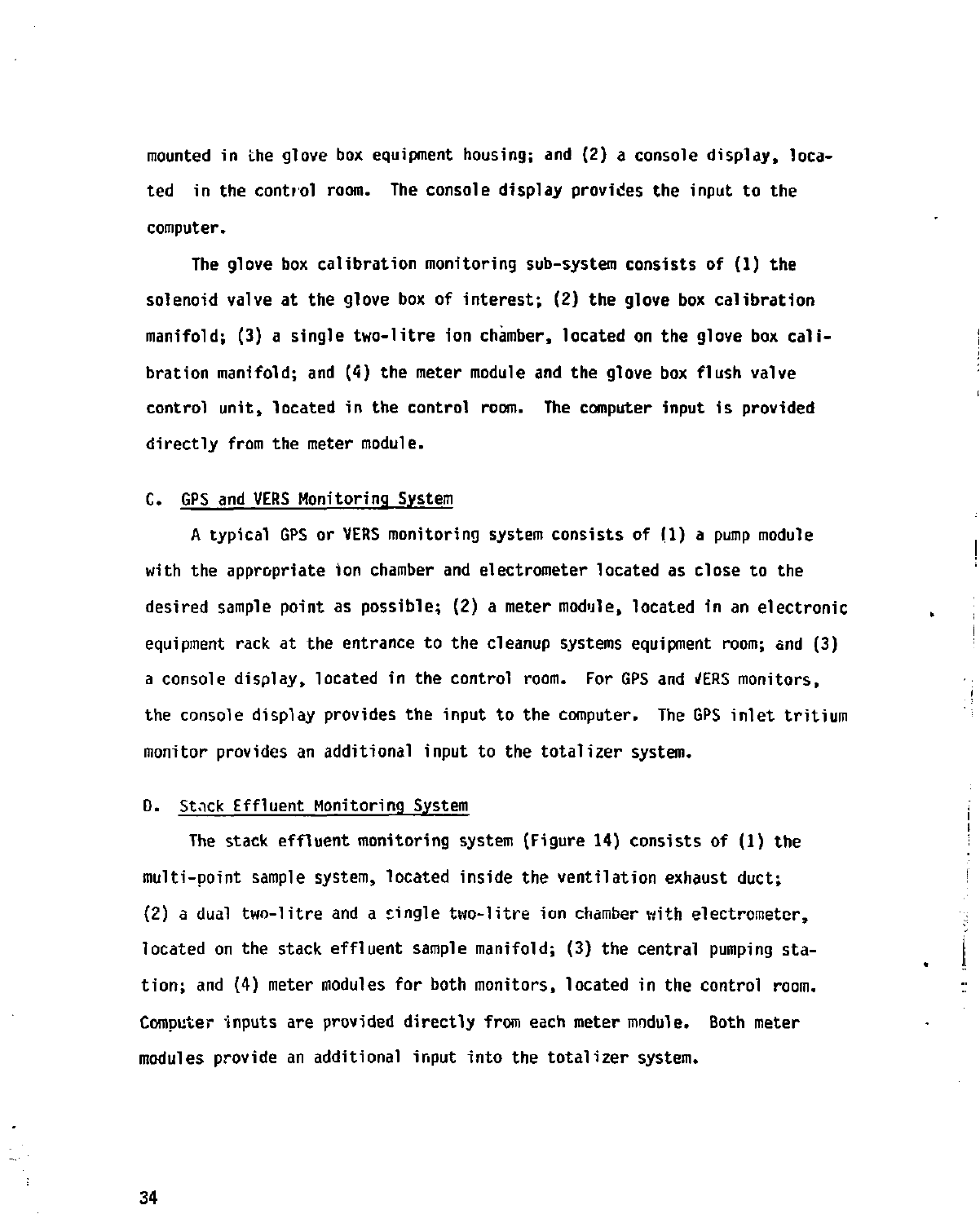

Figure 14. Schematic of the Stack Effluent Monitoring System

 $\bar{\rm t}$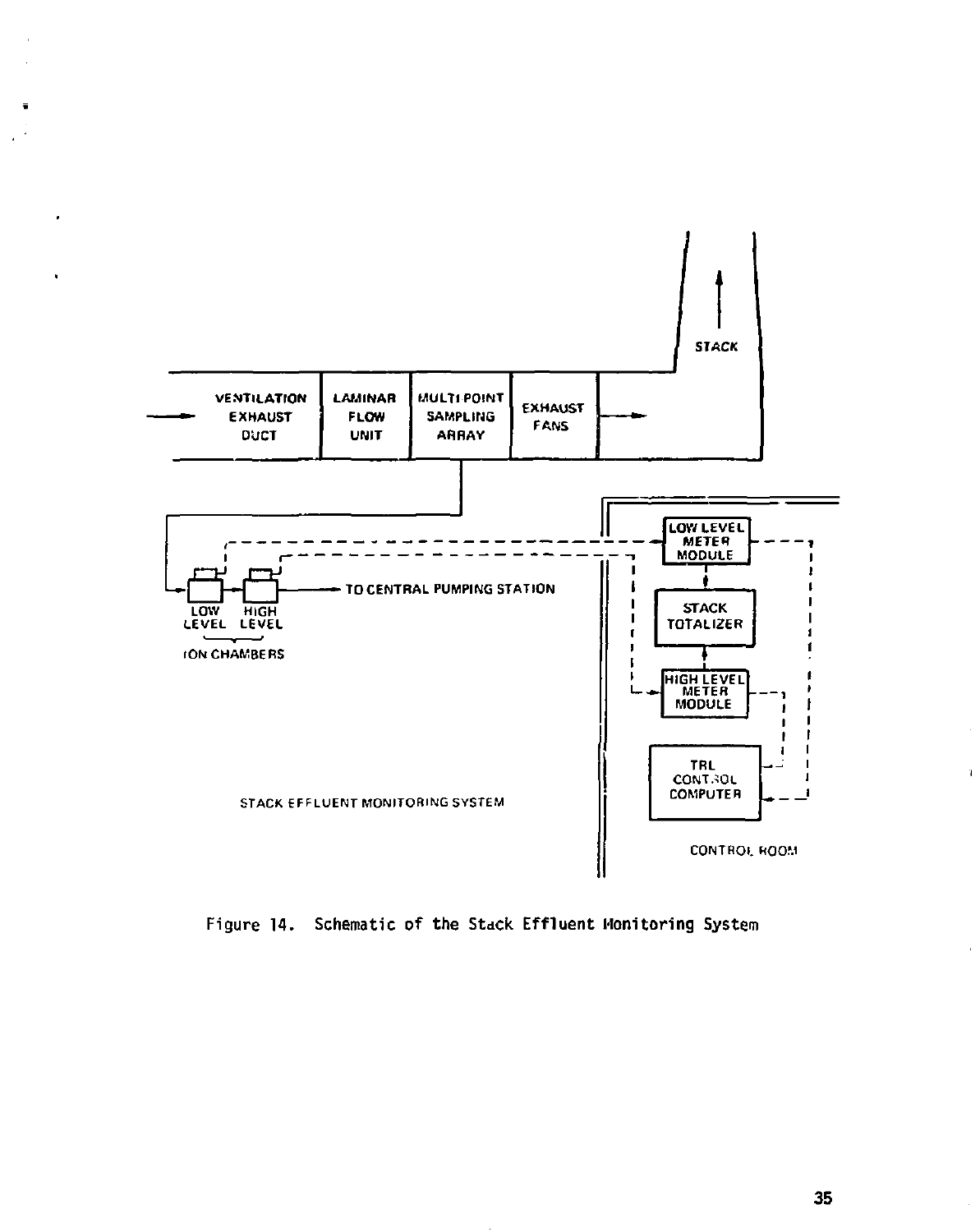### **V. TRL Computer System**

#### A. **TRL** Control Computer

The control computer is a Digital Equipment Corporation POP 11/40 computer. The computer and its peripherals, which include two disc drives, a keyboard printer, a video terminal, and an external real-time clock, are located in the control room.

The computer continuously scans each of the tritium monitors and VERS pressure readings, and records the data. It also scans each of the glove boxes for pressure alarms, fire alarms, and the correct GPS inlet and outlet valve positions. Whenever a high glove box tritium level exists, the computer selects the correct cleanup gases for the glove box, selects the appropriate GPS dryers, starts the GPS, connects the glove box to the GPS, and runs the GPS until the tritium level is sufficiently reduced.

Whenever the computer finds an alarm condition, it prints a message on the keyboard printer indicating the alarm and its time of occurrence. It also sends an alarm to the guard alarm interface unit.

### B. Guard Alarm Interface

The guard alarm interface unit (Figure 15) is a Sandia-designed accessory to the overall TRL monitoring system. Its function is to provide an alarm in the control room whenever an abnormal condition occurs in any of the several building systems. In addition, the interface will relay the alarm to Security Headquarters after normal working hours.

The interface is divided into seven alarm sections, the first four of which are presently active. In order of highest priority, they are: emergency, danger, hazard, and operational alarms. Each section has a series of lamps indicating the cause of the alarm. Additional lamps indicate the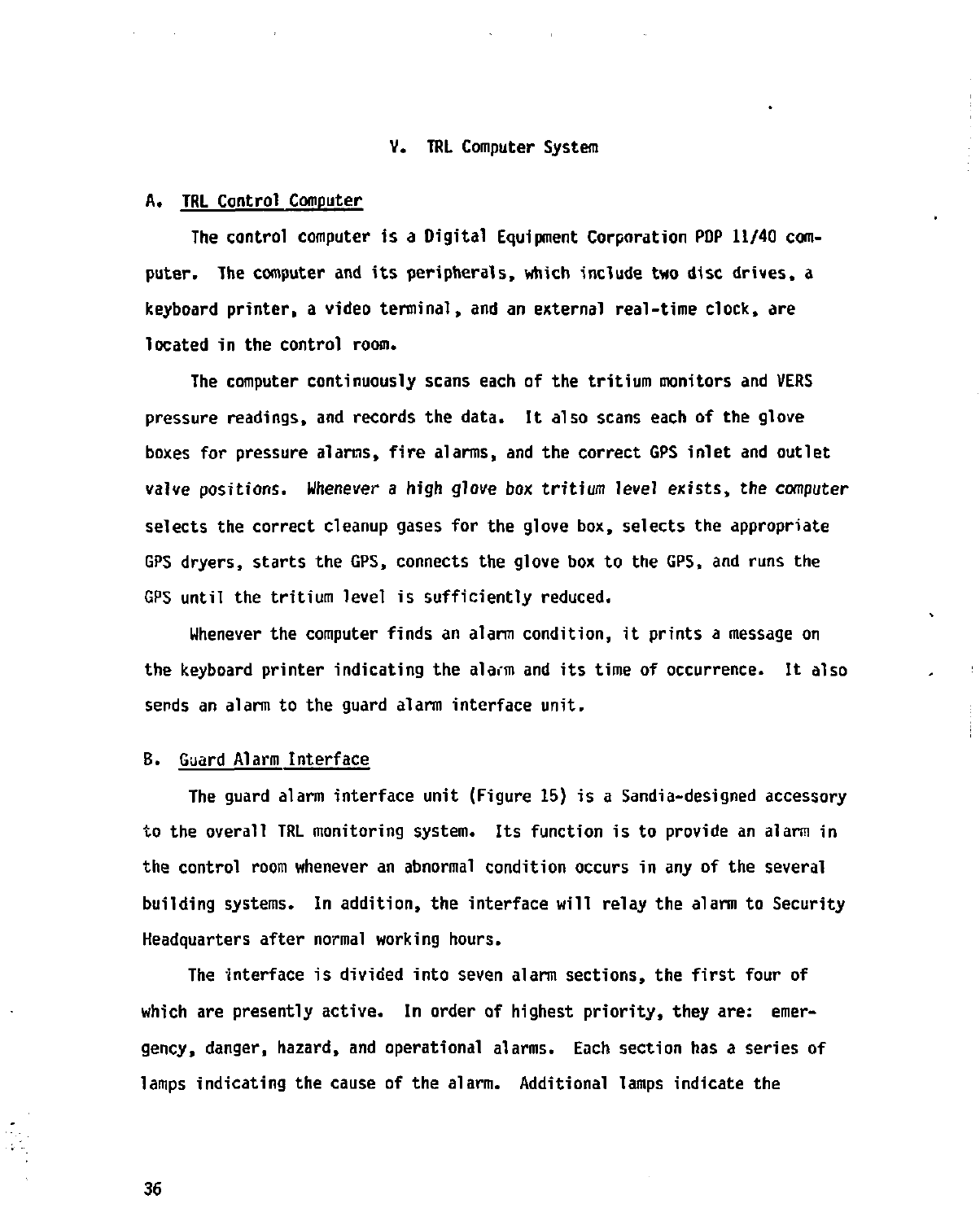

Figure 15. The Guard Alarm Interface

J.